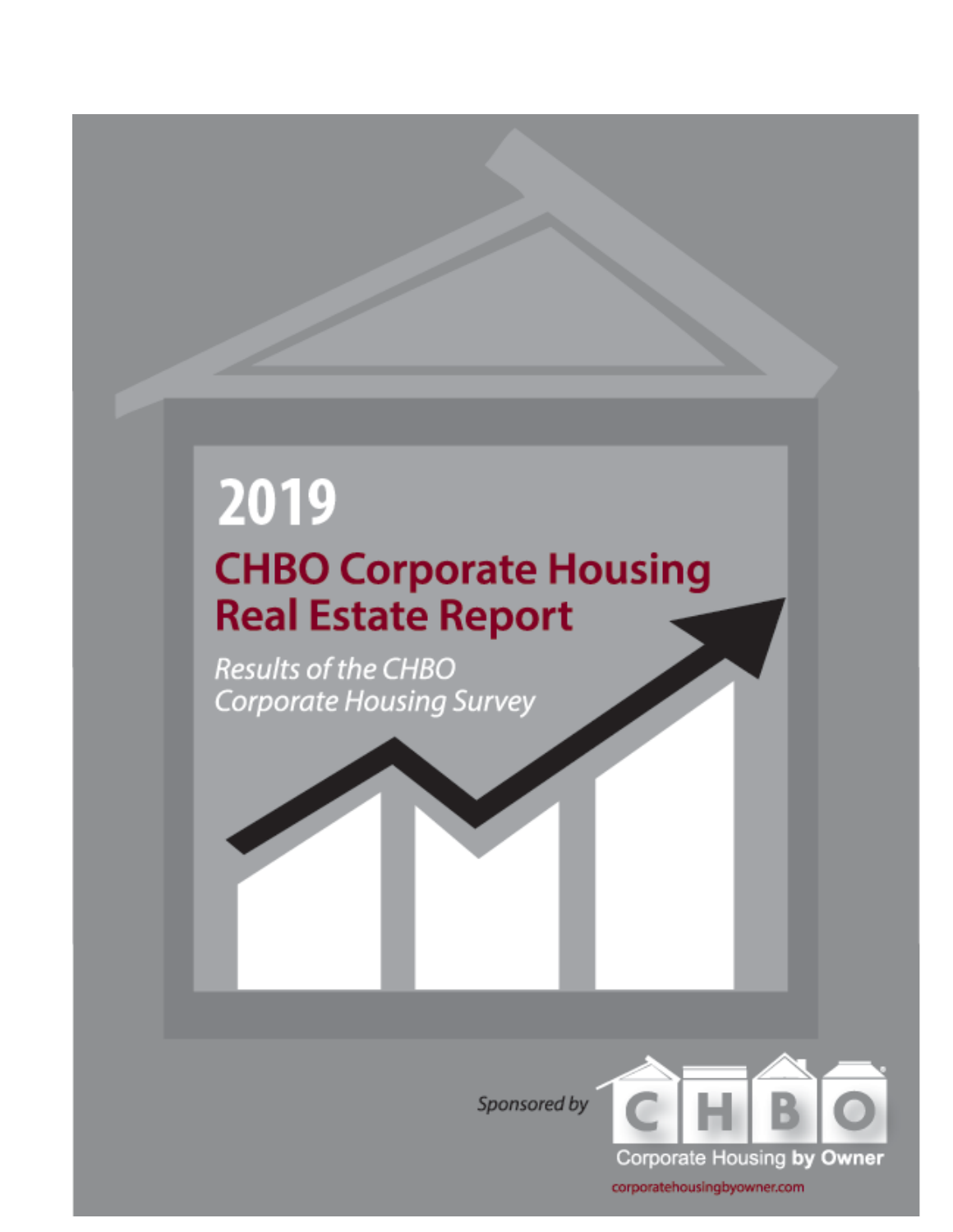



*Annual Survey Results for the Independent Corporate Housing Real Estate Segment*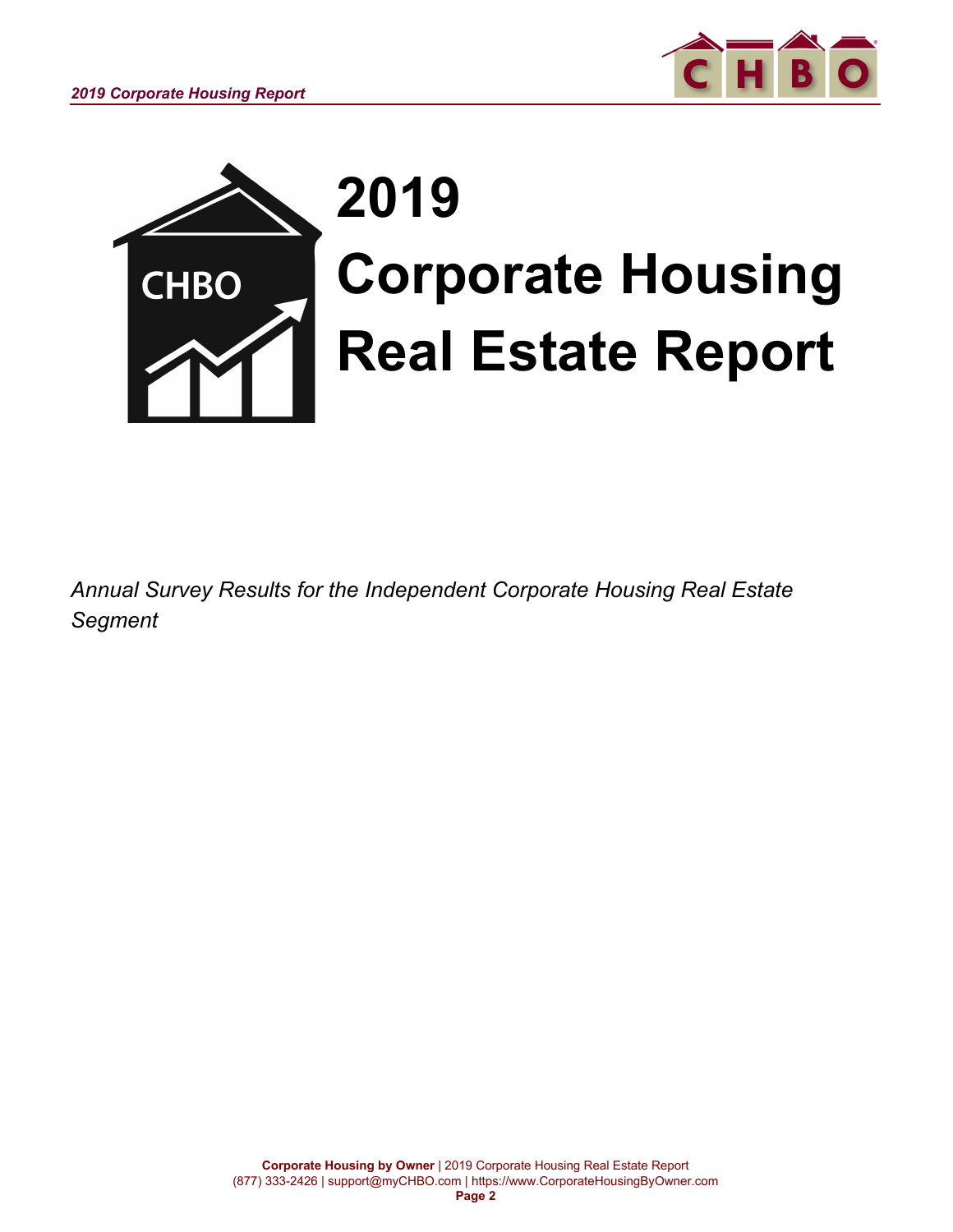

March 2019

### **Dear CHBO Corporate Housing Community**,

After 26 years in the corporate housing real estate sector, I've come to appreciate and respect the importance of watching trends and studying data. Individual property owners and managers from all over the world want relevant and current data to help them maximize occupancy and profitability on their fully furnished corporate rental properties. CHBO's dedicated staff recognizes these values and is trained to use this data to help our customers each day. This report addresses some of the top questions we get asked everyday and will help our customers become more successful and profitable. It contains the results garnered and analyzed from our annual corporate housing real estate survey — now in its tenth year.

### **The Need for Corporate Housing**

As evidenced in this report, there continues to be an increasing need for professional corporate housing rentals, from independent property owners and managers like you. **In 2018 we have our highest percentage of profitable/breakeven owners yet! 96% of owners say their property was either profitable (76%) or breakeven (19%). Only 4% of respondents claimed their property was unprofitable. This number is one** of the most important to the CHBO team as our goal for our owners is to maximize their ROI with their **investment property.**

In 2018, there was a 7% overall increase in 6, 9 and 12 month lease terms which is a staggering an **encouraging statistic.** Longer term leases means less wear and tear on your property but most importantly means NO down time between renters. This trend is also what sets us further apart from the vacation rental market creating a more unique platform for our owners. The other interesting trend related to this, was the percentage of owners giving a discount for longer term leases, has been on a steady decline. Meaning owners are getting their monthly rental rate for longer stays.

The 2019 Annual Report benefits from input provided by the highest number of participants in the surveys 10-year history. I'd also like to recognize our team for their tireless efforts in compiling all of the survey data and for the hours spent producing this report.

As president, I'd like to sincerely thank everyone who took the time to complete the survey and encourage our clients to continue to contribute in the future.

To participate in next year's survey, please visit our website in November 2019: [CorporateHousingbyOwner.com](https://www.corporatehousingbyowner.com/).

In the meantime, if you have any questions, please contact us at: 877 333-2426.

Sincerely,

Eric Smith President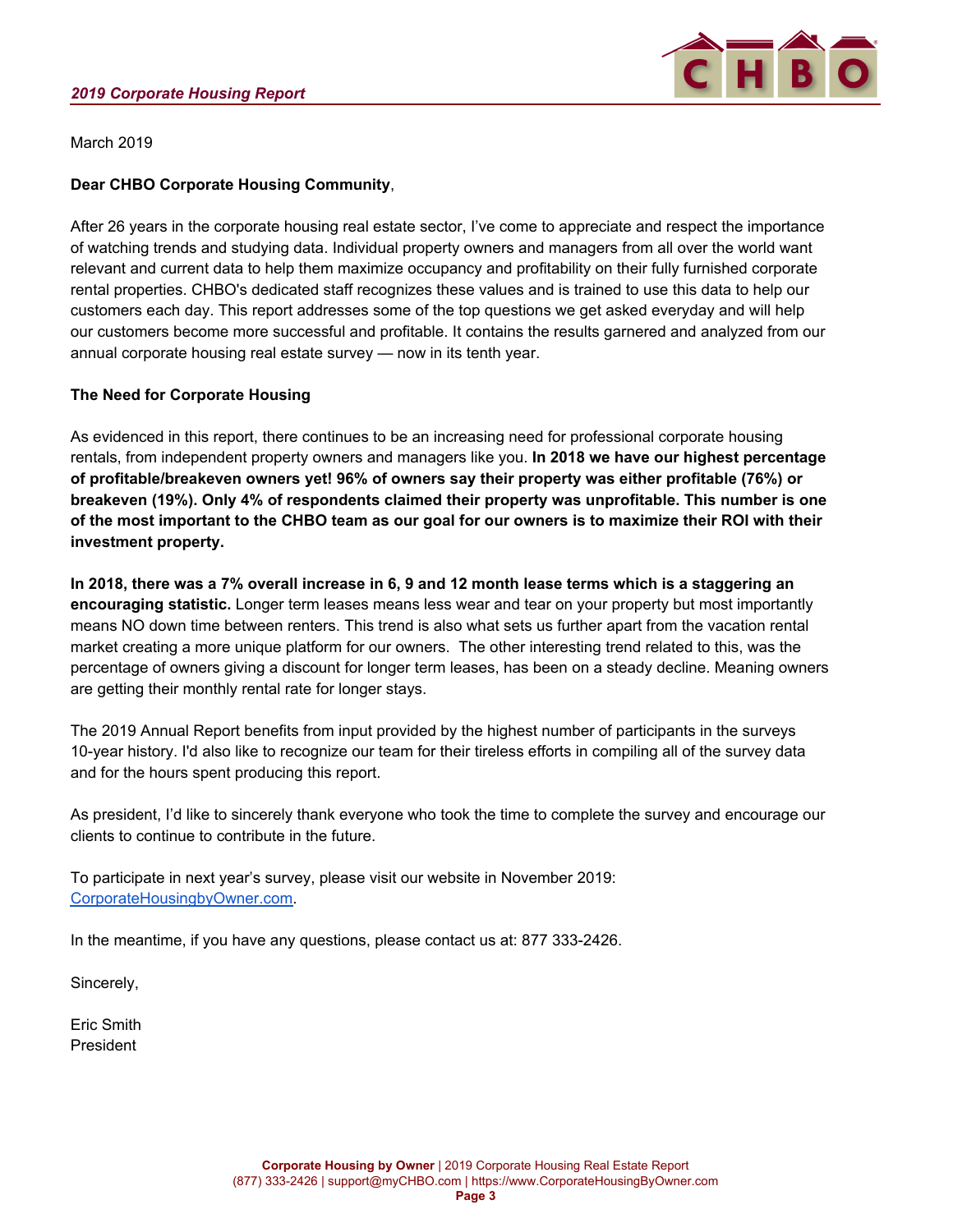

## **Table of Contents**

## **Executive Summary**

### **Survey Respondents**

Number of Properties Years as a Corporate Housing Landlord Reason for Being a Corporate Housing Landlord

### **Outlook and Profitability**

Outlook for 2019 **Profitability** Investment Real Estate Trends

### **Rental Rates**

Variance: Changes in Rates **Discounts** 

### **Property Management Trends**

Management of your Corporate Housing Rental Property Rental Documents Leasing Trends

### **Properties**

Property Size Property Square Footage Property Type Property Location

### **Tenants**

Experiences with Corporate Housing Tenants Renter Types Lengths of Stay Minimum Length of Stay Security Deposits, Insurance & ARDP Credit & Background Checks Credit Cards

### **Pets**

Accepting Pets & Why Fees & Damage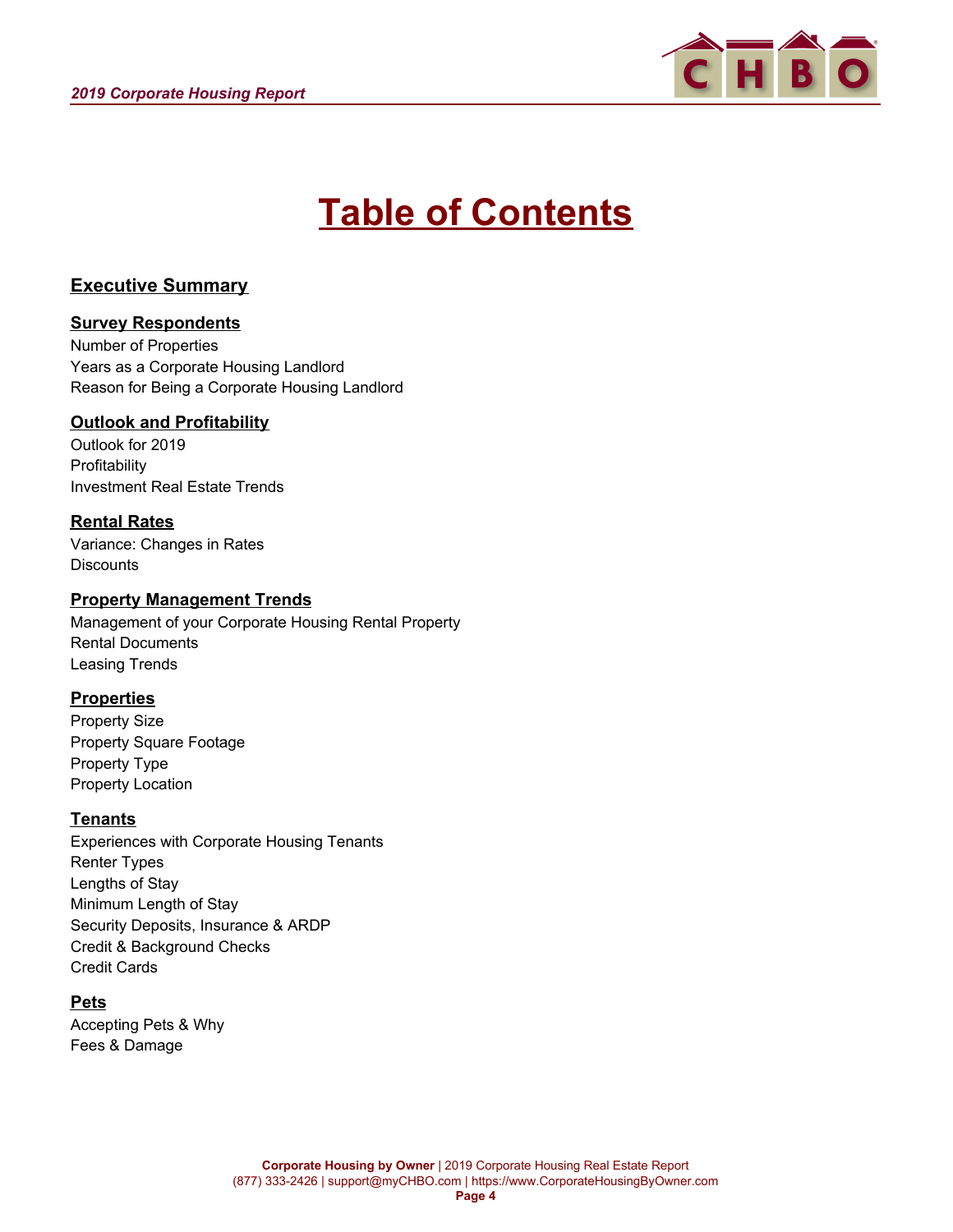

### **Marketing**

Marketing Trends Marketing Resources Internet Reservations CHBO Services Property Apps

## **Executive Summary**

### **Survey Respondents**

**Property Locations.** In 2018, hundreds of property owners and real estate managers completed the survey. For several years in a row, the highest response rates came from those in California, Colorado, Texas, Washington and Georgia.

● **Number of Properties**. More than eight out of 10 survey respondents have one to five rental units, and four out of 10 survey respondents have one property only.

● **Years as a Corporate Housing Landlord** The trend to note here are the landlords, that have been landlords for 10+ years.

● **Reasons for Being a Corporate Housing Landlord.** The majority of respondents — 78% — tell us they're landlords for "investment purposes." This is the all time high.

### **Outlook and Profitability**

● **Profitability. Highest year yet.** 96% of survey respondents say their property is either profitable (76%) or breakeven (19%). Only 4% of respondents claimed their property was unprofitable.

**● Investment Real Estate Trends.** I plan on buying more real estate declined from 44% in 2017 to 39% in 2018, whereas the "No, I'm done with real estate" rose from 21% in 2017 to 25% in 2018.

### **Rental Rates**

● **Variance: Changes in Rental Rates**. Majority of survey respondents say they had no change in their rental rate, which has been consistent over the last 10 years.

### **Property Management Trends**

**● Management of a Property.** In 2018,, the number of property owners who used a property manager was slightly higher at 10% and the use of a Corporate Housing Management Company, specifically, increased from 2% to 5%. Friends and family went down from 7% to 4%.

● **Rental Documents.** 31% of respondents say they wrote their own rental documents. 28% use documents from CHBO. 31% found their documents on the Internet. CHBO's goal is to get owners to use their portal for lease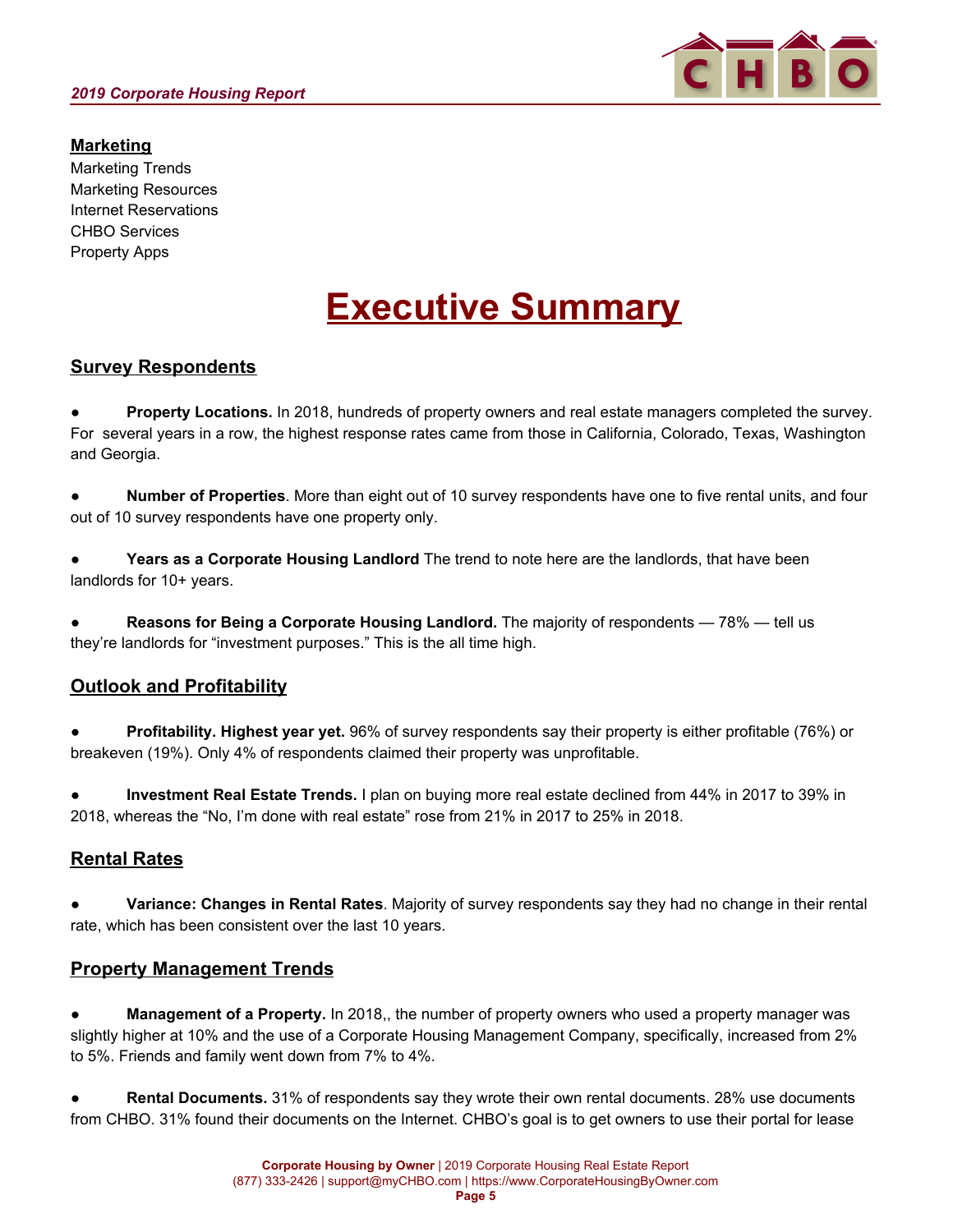

documents so they and their property are better protected.

Leasing Trends. 41% of respondents say they meet their clients face to face before leasing their properties — down from 43% in 2017.

### **Properties**

● **Property Size / Number of Bedrooms**. 36% of respondents say they offer rental properties that include three bedrooms or more. 16% say they offer rental properties with four bedrooms or more.

● **Property Type.** 39% of the properties accounted for in 2018 are condos and 32% are single-family homes (down from 34% in 2017). We continue to see great diversity in the types of properties offered through the independent corporate housing real estate segment.

### **Tenants**

**Experiences with Corporate Housing Tenants.** 86% of respondents say they had positive experiences with their corporate housing tenants in 2018. While slightly down from 2017, this percentage has generally been consistent from year to year.

● **Renter Types.** No drastic trend variation with renter types. Business still remains highest at 71%.

**Lengths of Stay.** The trend to note here is the increase in long term stays. The 6, 9 and 12 month lease terms all increased a total of 7%

**● Security Deposits, Travel Insurance and ARDP.** 94% of respondents collect a refundable security deposit — most often, \$500 to \$1000 or one month's rent.

● **Credit & Background Checks.** 42% of respondents told us, "Yes, they always run background checks and credit checks on potential tenants."

● **Credit Cards**. Approximately 65% of respondents (up from 50% in 2017) say they accept some form of credit card payment from their renters. In 2018, PayPal beat out MasterCard and Visa as the most popular credit card solution.

### **Pets**

**● Pets Trends and Pet Fees**. We saw a slight increase in the number of property owners who accept pets compared to 2017. 38% of survey respondents say they accept pets (down from the all-time high of 50% in 2012).

### **Marketing**

**Marketing Trends.** In 2018, property owners spent less on marketing, and they were less satisfied with their results. 63% of respondents say they spent \$499 or less on their annual marketing efforts. Nine out of 10 respondents say they prefer to pay flat rate marketing fees versus paying a percentage of the lease as their marketing fee.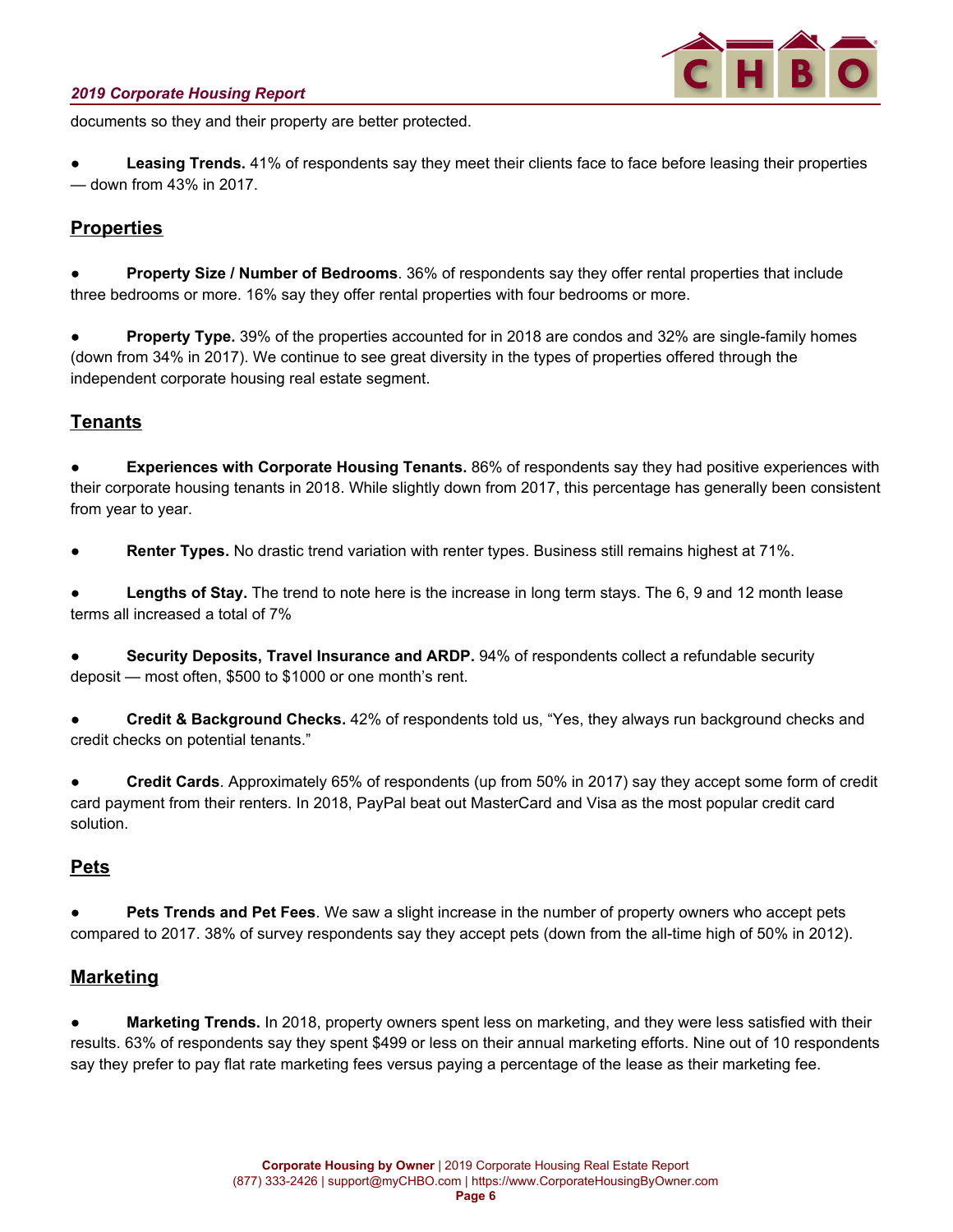

**Internet Reservations.** We asked property owners about real-time booking reservations (in which a property is leased through a computer website without any interaction between the property owner and tenant). 23% said they were interested in this sort of service.

## **Survey Respondents**

## **About the Independent Corporate Housing Real Estate Segment: Property Owners & Managers**

### **Property Locations**

We received hundreds of survey responses from property owners and real estate managers across the United States.

Similar to last year, the **top U.S. states for responses** were:

- 1. California: 24% (down 2% from 2017)
- 2. Colorado: 16% (up 1% from 2017)
- 3. Texas: 9% (down 1% from 2017)
- 4. Washington: 7% (up 2% from 2017)
- 5. Georgia: 4% (same as 2017)

## **Number of Properties**

42% of respondents say they have one rental property. Equally, 42% have 2-5 units which is up from 37% in 2017. The **most interesting trend** to note is that over the last five years, the property ownership for 50+ units has consistently declined since 2014. The one exception was in 2011 when we saw a 3% rise until 2014 to then steadily decline to date. We believe this is due to the number of available corporate housing options having an impact on larger housing firms.

### **Number of Properties**



| How many rental properties do you own/manage? |                                                              |     |     |     |     |     |     |     |  |  |  |
|-----------------------------------------------|--------------------------------------------------------------|-----|-----|-----|-----|-----|-----|-----|--|--|--|
|                                               | 2011<br>2018<br>2017<br>2016<br>2015<br>2013<br>2012<br>2014 |     |     |     |     |     |     |     |  |  |  |
| unit                                          | 42%                                                          | 46% | 46% | 41% | 37% | 42% | 41% | 46% |  |  |  |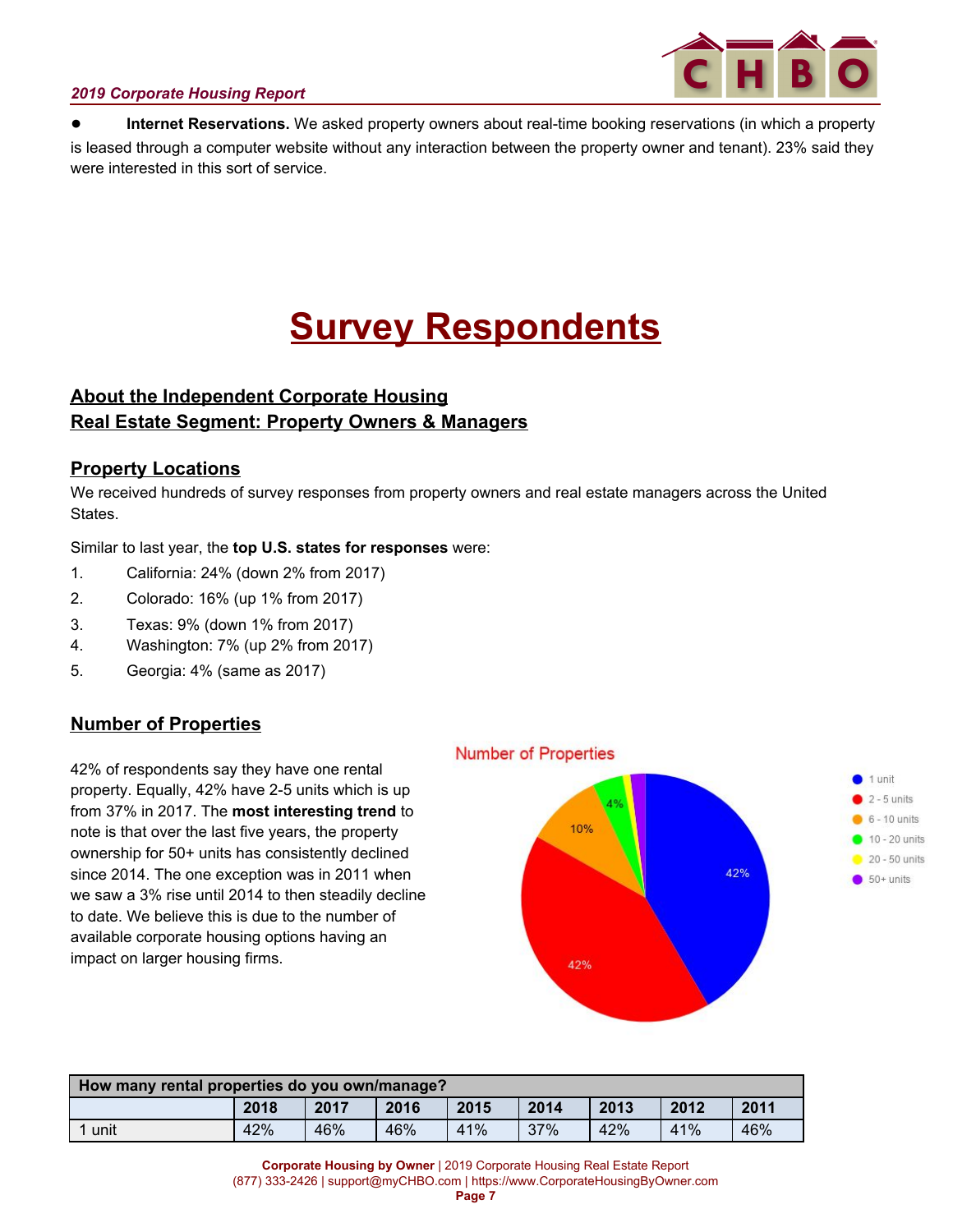

| 2 - 5 units   | 42% | 37% | 35%   | 42% | 39% | 41% | 35% | 34% |
|---------------|-----|-----|-------|-----|-----|-----|-----|-----|
| 6 - 10 units  | 10% | 8%  | 9%    | 6%  | 10% | 8%  | 9%  | 9%  |
| 10 - 20 units | 4%  | 4%  | 4%    | 5%  | 6%  | 3%  | 6%  | 5%  |
| 20 - 50 units | 1%  | 4%  | $1\%$ | 2%  | 3%  | 2%  | 4%  | 3%  |
| $50+$ units   | 2%  | 3%  | 4%    | 5%  | 6%  | 5%  | 5%  | 3%  |

## **Years as a Corporate Housing Landlord**

The most interesting trend to note here is the **landlords for 10+ years have increased from 9% in 2009 to 21% in 2018. This means that property investing is profitable otherwise owners wouldn't continue to be a landlord.**

|           | How many years have you been a furnished landlord? |      |      |      |      |      |      |      |  |  |  |  |  |
|-----------|----------------------------------------------------|------|------|------|------|------|------|------|--|--|--|--|--|
|           | 2018                                               | 2017 | 2016 | 2015 | 2014 | 2013 | 2012 | 2011 |  |  |  |  |  |
| 1 Year    | 26%                                                | 32%  | 32%  | 28%  | 25%  | 22%  | 22%  | 31%  |  |  |  |  |  |
| 2 Years   | 13%                                                | 11%  | 11%  | 11%  | 13%  | 14%  | 19%  | 15%  |  |  |  |  |  |
| 3 Years   | 9%                                                 | 6%   | 9%   | 14%  | 10%  | 14%  | 14%  | 15%  |  |  |  |  |  |
| 4 Years   | 6%                                                 | 5%   | 8%   | 13%  | 10%  | 12%  | 12%  | 14%  |  |  |  |  |  |
| 5-9 Years | 25%                                                | 26%  | 24%  | 26%  | 24%  | 26%  | 23%  | 16%  |  |  |  |  |  |
| 10+ Years | 21%                                                | 20%  | 16%  | 9%   | 18%  | 12%  | 11%  | 9%   |  |  |  |  |  |

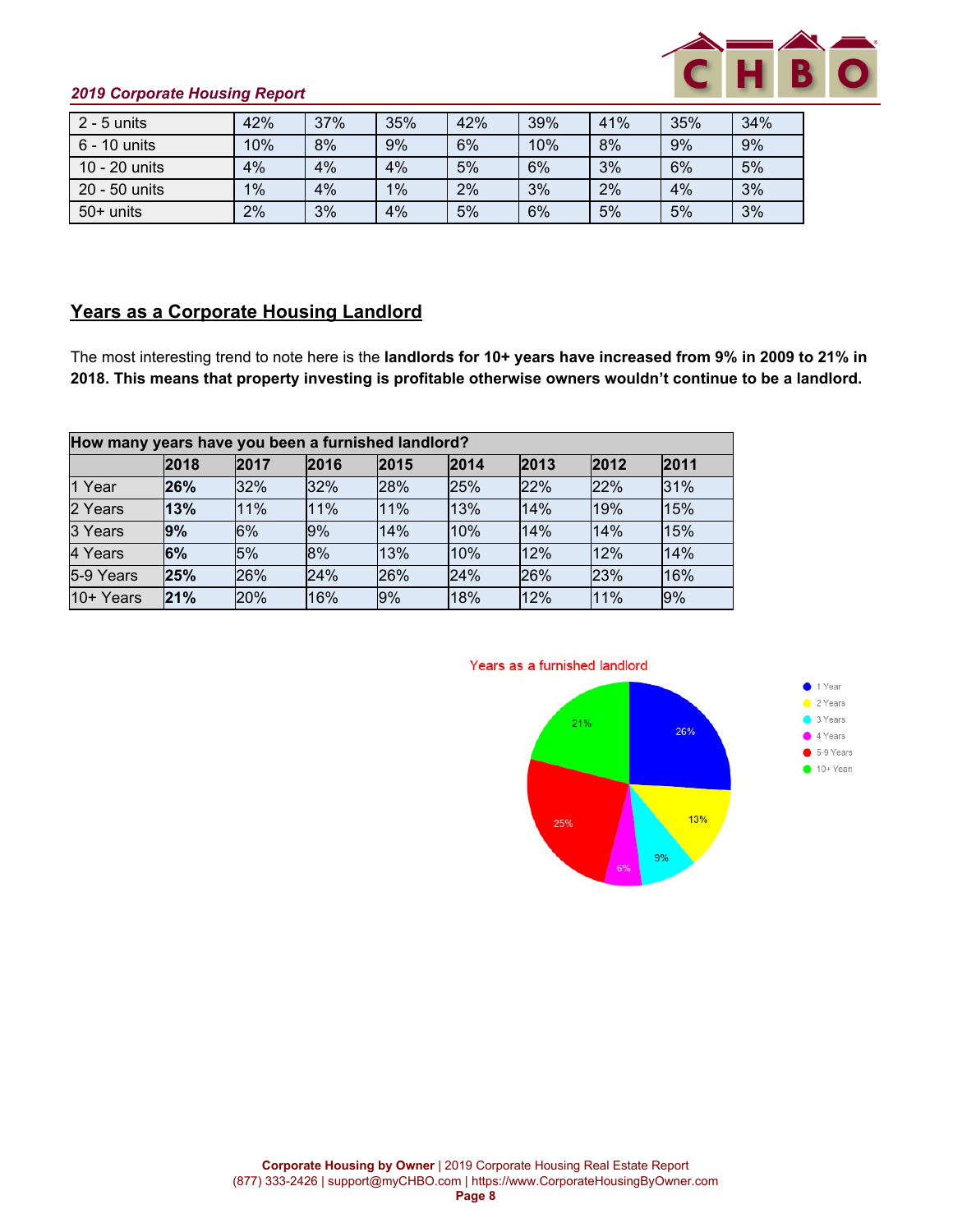



## **Reason for Being a Corporate Housing Landlord**

The majority of respondents tell us they are landlords for **investment purposes**. 2018 is at an all time high with **78% stating they are** landlords for investment reasons**.**.

Investment properties have been steadily increasing, going from only 50% in 2012 to the highest yet at 78% in 2018. This supports applying the term "investment" to many properties and shows that if the overall return on the investment wasn't worth it there would not have been an increase in this percentage.

Reasons I am A Landlord:

- **● Investment property- Optimize revenue from a long-term investment property**
- Can't sell- Offset costs while waiting for the residential market to improve
- **● Primary residence- Offset costs of former residence not being used**

| Reasons for being a Corporate Housing landlord |            |      |      |      |      |      |      |  |  |  |
|------------------------------------------------|------------|------|------|------|------|------|------|--|--|--|
|                                                | 2018       | 2017 | 2016 | 2015 | 2014 | 2013 | 2012 |  |  |  |
| <b>Investment property</b>                     | 78%        | 75%  | 60%  | 58%  | 56%  | 59%  | 50%  |  |  |  |
| Can't sell                                     | 3%         | 3%   | 3%   | 6%   | 4%   | 9%   | 15%  |  |  |  |
| Primary residence                              | <b>19%</b> | 21%  | 10%  | 15%  | 12%  | 17%  | 13%  |  |  |  |

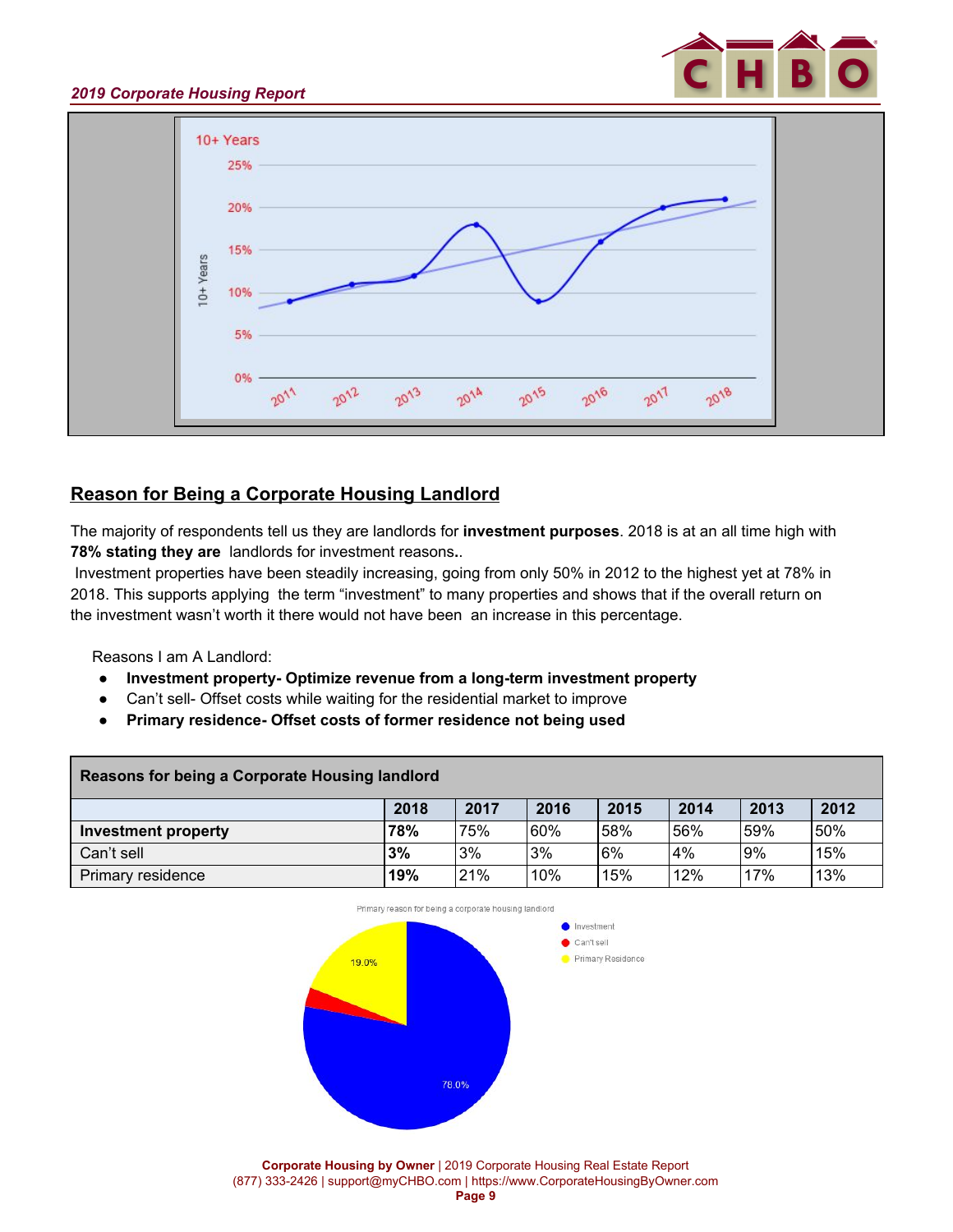



## **Outlook & Profitability**

## **Profitability**

2018 is the highest year with **96% of participants stating their property was either profitable (76%) or breakeven (19%)** . Only 4% of owners said their property was unprofitable. Based on the fact that more owners than ever purchase a property as an investment and the steady increase, 2018 being the all time high, we believe our property owners are achieving satisfactory returns from r their investment properties.



| Would you say your furnished rental is? |      |      |      |      |      |      |      |  |  |  |  |
|-----------------------------------------|------|------|------|------|------|------|------|--|--|--|--|
| <b>Answer Options</b>                   | 2018 | 2017 | 2016 | 2015 | 2014 | 2013 | 2012 |  |  |  |  |
| Very profitable                         | 16%  | 16%  | 17%  | 19%  | 17%  | 16%  | 14%  |  |  |  |  |
| Profitable                              | 60%  | 54%  | 57%  | 48%  | 58%  | 52%  | 49%  |  |  |  |  |
| Break-even                              | 19%  | 22%  | 19%  | 24%  | 17%  | 24%  | 30%  |  |  |  |  |
| Unprofitable                            | 4%   | 7%   | 7%   | 10%  | 7%   | 9%   | 8%   |  |  |  |  |

**Corporate Housing by Owner** | 2019 Corporate Housing Real Estate Report (877) 333-2426 | [support@myCHBO.com](mailto:Support@myCHBO.com) | https://www.CorporateHousingByOwner.com **Page 10**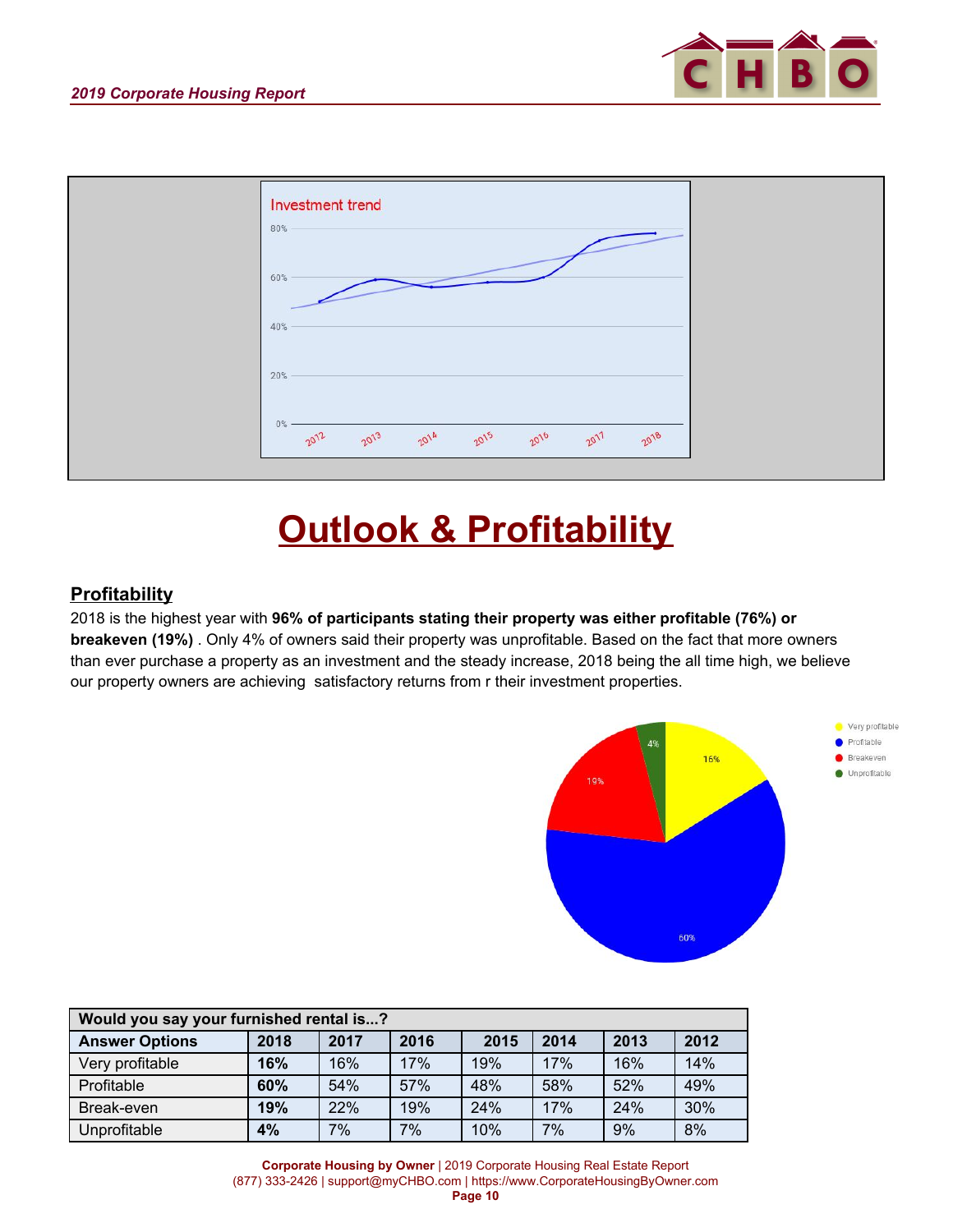

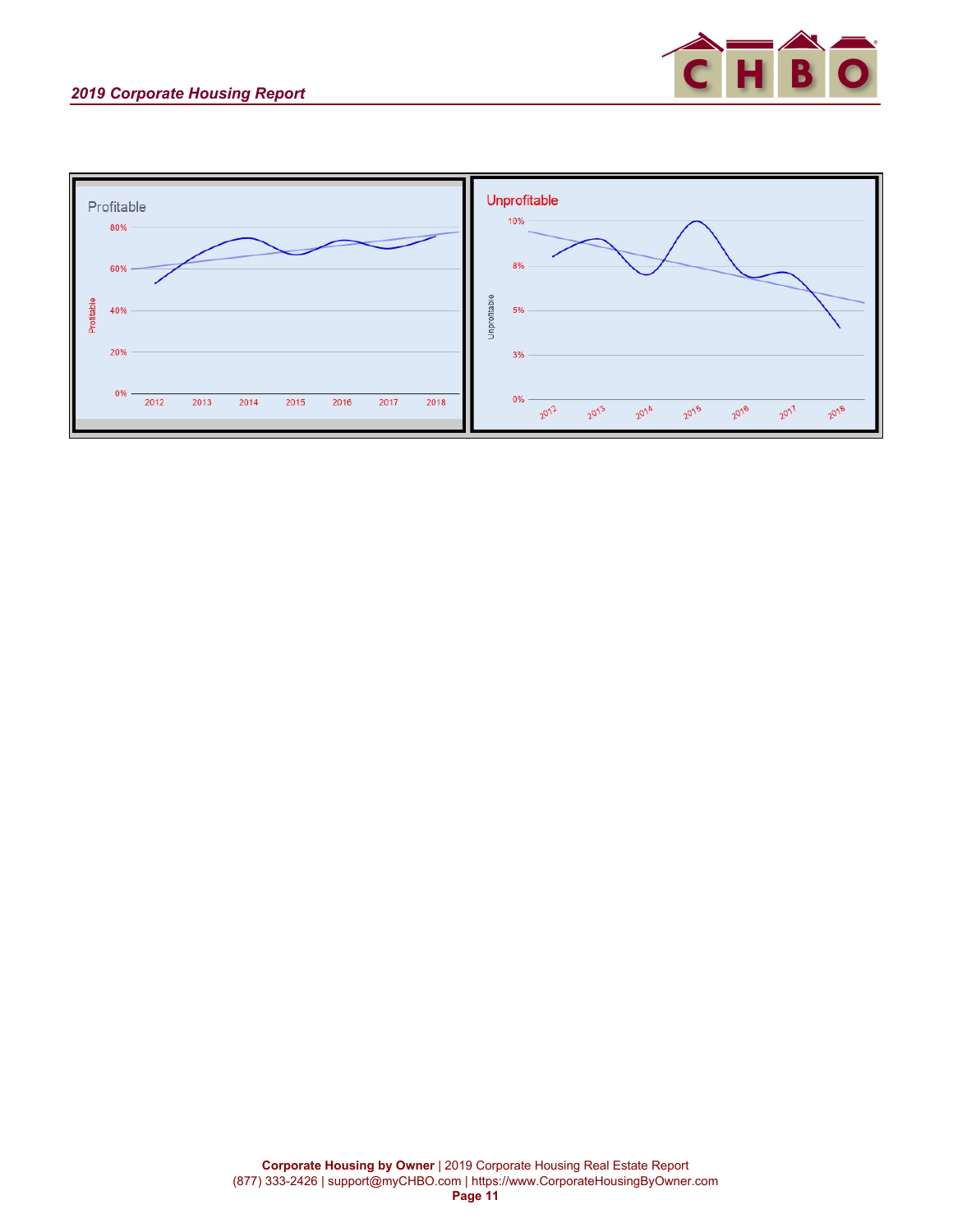

## **Investment Real Estate Trends: Plans to Buy More?**



Do you plan on buying more investment real estate?

| Do you plan on buying more investment real estate? |       |       |      |       |      |      |      |      |  |  |
|----------------------------------------------------|-------|-------|------|-------|------|------|------|------|--|--|
| <b>Answer Options</b>                              | 2018  | 2017  | 2016 | 2015  | 2014 | 2013 | 2012 | 2011 |  |  |
| Yes, this year                                     | 15%   | 20%   | 21%  | 22%   | 18%  | 23%  | 19%  | 17%  |  |  |
| Yes, within 2-3 years                              | 24%   | 22%   | 17%  | 22%   | 24%  | 22%  | 21%  | 15%  |  |  |
| Yes, when the banks lend*                          | $0\%$ | $0\%$ | 4%   | $1\%$ | 2%   | 4%   | 4%   | 8%   |  |  |
| No, I'm done                                       | 25%   | 21%   | 21%  | 18%   | 13%  | 15%  | 17%  | 22%  |  |  |
| Don't know                                         | 37%   | 33%   | 36%  | 37%   | 42%  | 36%  | 38%  | 39%  |  |  |

\* In the past, some economists said they believed there was a correlation between the slow pace of the real estate recovery and people feeling stifled by banks that didn't want to lend money at low interest rates. With this in mind, we added a question in 2012 to see if people felt hindered by the banks. Today, this is no longer a factor. We are keeping the question because of potential relevance in the future.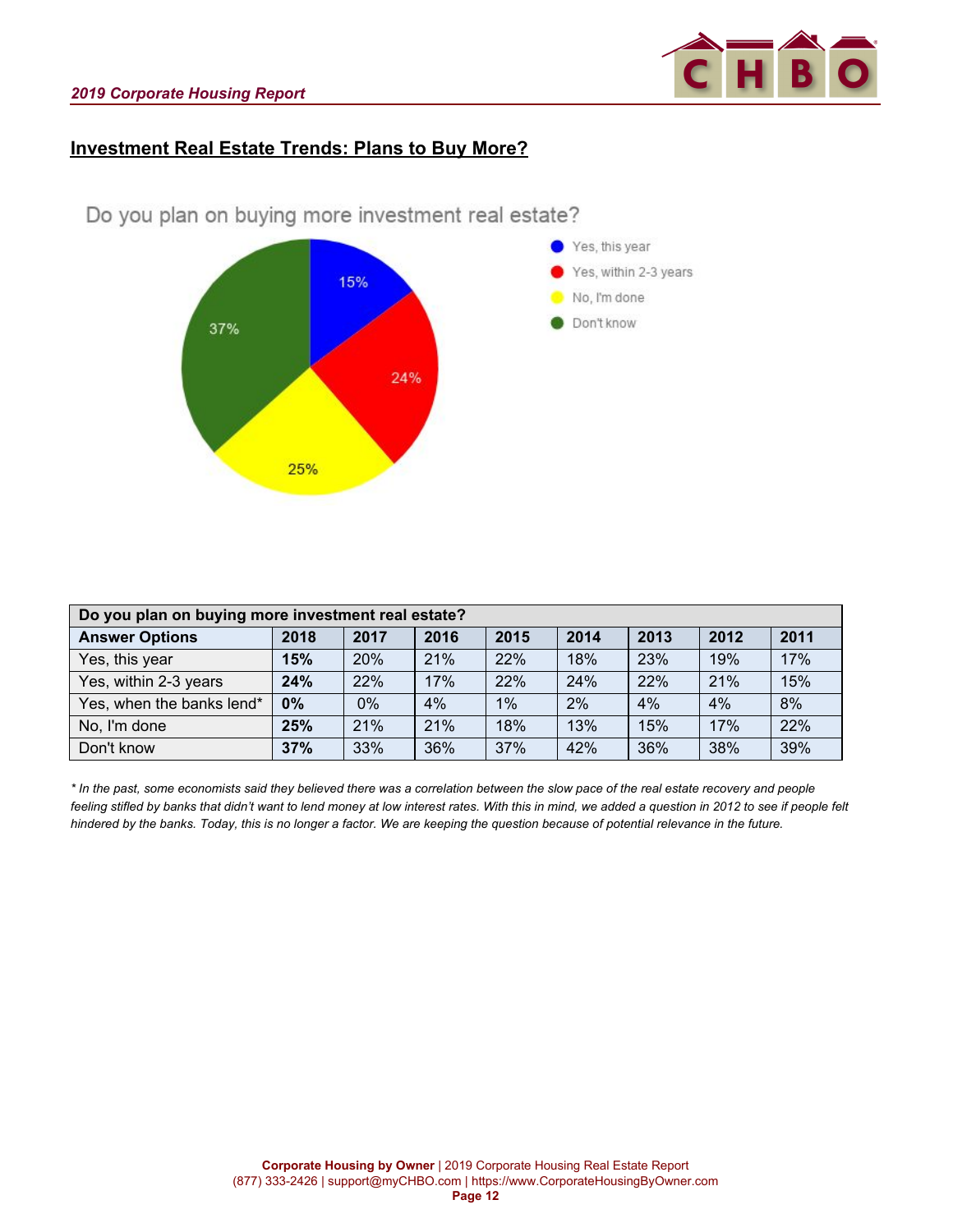

## **Rental Rates**

## **Variance: Changes in Rental Rates**

We asked respondents to evaluate their current rental rates compared to the previous year for the exact same rental property.

My rental rates 2018 vs previous 2017 rates



| My 2018 rental rates versus the previous<br>year 2017 rental rates? |      |      |      |      |      |      |      |      |  |  |  |
|---------------------------------------------------------------------|------|------|------|------|------|------|------|------|--|--|--|
| <b>Answer Options</b>                                               | 2018 | 2017 | 2016 | 2015 | 2014 | 2013 | 2012 | 2011 |  |  |  |
| Much higher                                                         | 4%   | 2%   | 2%   | 3%   | 2%   | 2%   | 4%   | 2%   |  |  |  |
| Higher                                                              | 26%  | 30%  | 32%  | 36%  | 33%  | 31%  | 29%  | 19%  |  |  |  |
| Same                                                                | 61%  | 58%  | 57%  | 58%  | 61%  | 60%  | 60%  | 62%  |  |  |  |
| Lower                                                               | 5%   | 6%   | 8%   | 3%   | 4%   | 7%   | 6%   | 15%  |  |  |  |
| Much lower                                                          | 3%   | 1%   | 1%   | 1%   | 0%   | 1%   | 1%   | 1%   |  |  |  |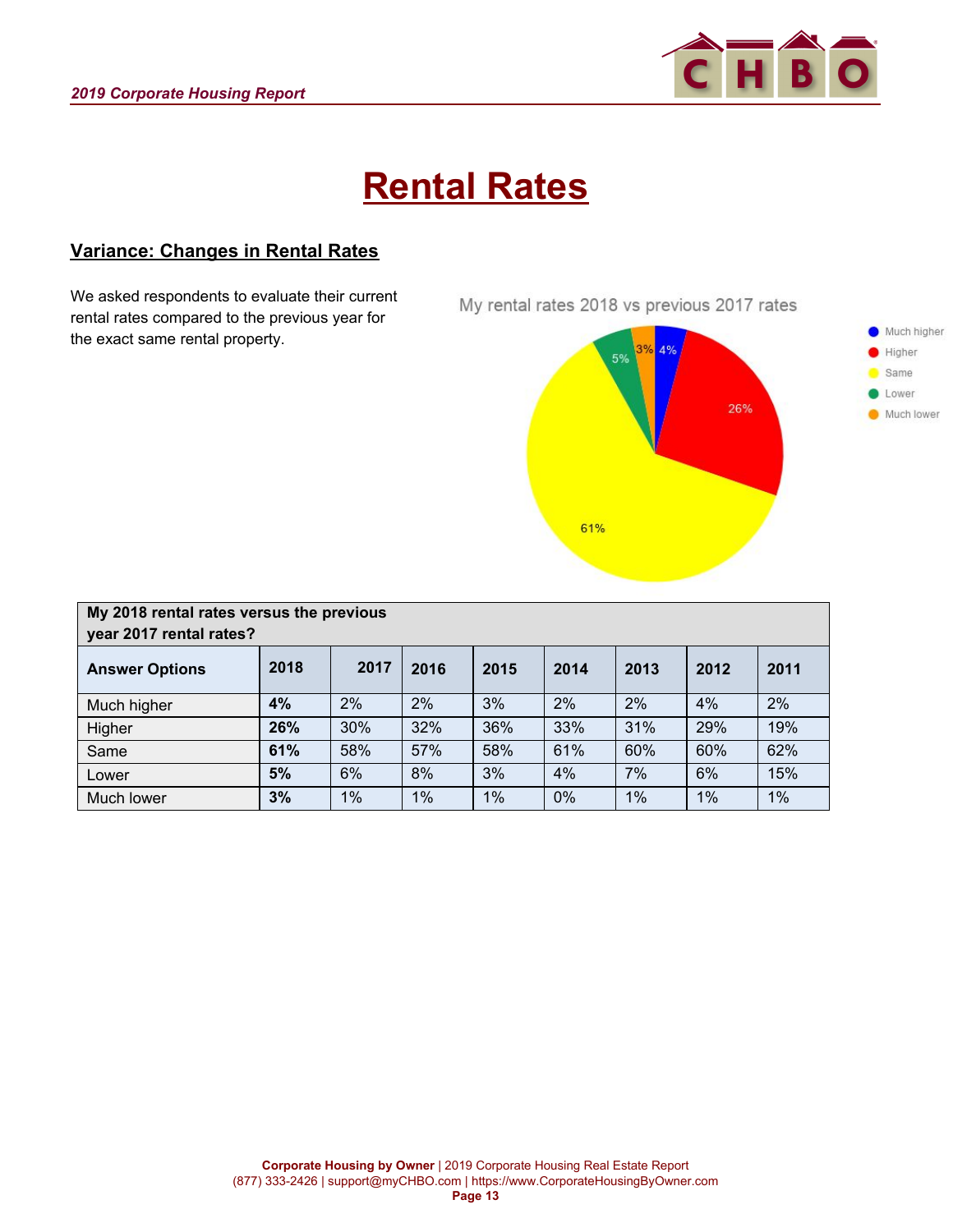

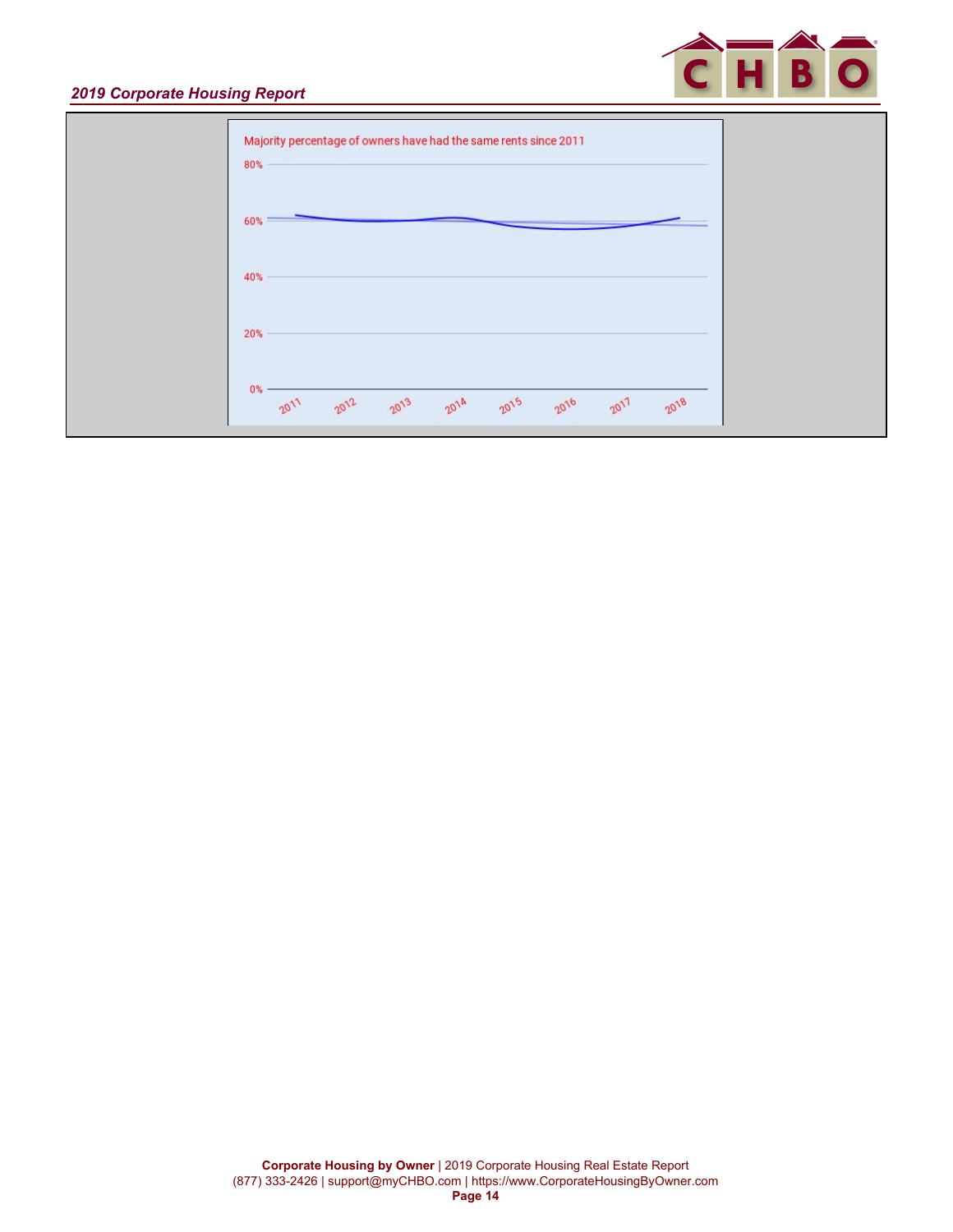

### **Annual Occupancy:**

We added a question in 2016 regarding annual occupancy. Traditional corporate housing apartments across the United States reported an annual occupancy of **88%** last year. Please keep in mind these companies typically pay for their vacancy (rent, housewares, utilities, etc.)

| What is your average annual occupancy? |      |      |      |
|----------------------------------------|------|------|------|
| <b>Answer Options</b>                  | 2018 | 2017 | 2016 |
| 100%                                   | 10%  | 11%  | 14%  |
| 95%                                    | 17%  | 15%  | 15%  |
| 90%                                    | 15%  | 18%  | 17%  |
| 85%                                    | 12%  | 10%  | 7%   |
| 80%                                    | 12%  | 9%   | 10%  |
| 75%                                    | 8%   | 8%   | 8%   |
| 70%                                    | 5%   | 4%   | 4%   |
| 65%                                    | 5%   | 3%   | 5%   |
| 60%                                    | 5%   | 4%   | 4%   |
| Lower than 60%                         | 12%  | 16%  | 15%  |

2018 Occupancy Rates



| 2019 Outlook: In terms of your corporate rental |      |  |  |  |  |  |  |  |
|-------------------------------------------------|------|--|--|--|--|--|--|--|
| property, my outlook:                           |      |  |  |  |  |  |  |  |
| <b>Answer Options</b>                           | 2018 |  |  |  |  |  |  |  |
| 2019 looks much better                          | 11%  |  |  |  |  |  |  |  |
| 2019 looks a little better                      | 13%  |  |  |  |  |  |  |  |
| 2019 looks the same as 2018                     | 43%  |  |  |  |  |  |  |  |
| 2019 looks less profitable                      | 10%  |  |  |  |  |  |  |  |
| 2019 looks terrible                             | 3%   |  |  |  |  |  |  |  |
| Not sure                                        | 20%  |  |  |  |  |  |  |  |

2019 Outlook: In terms of your corporate rental:

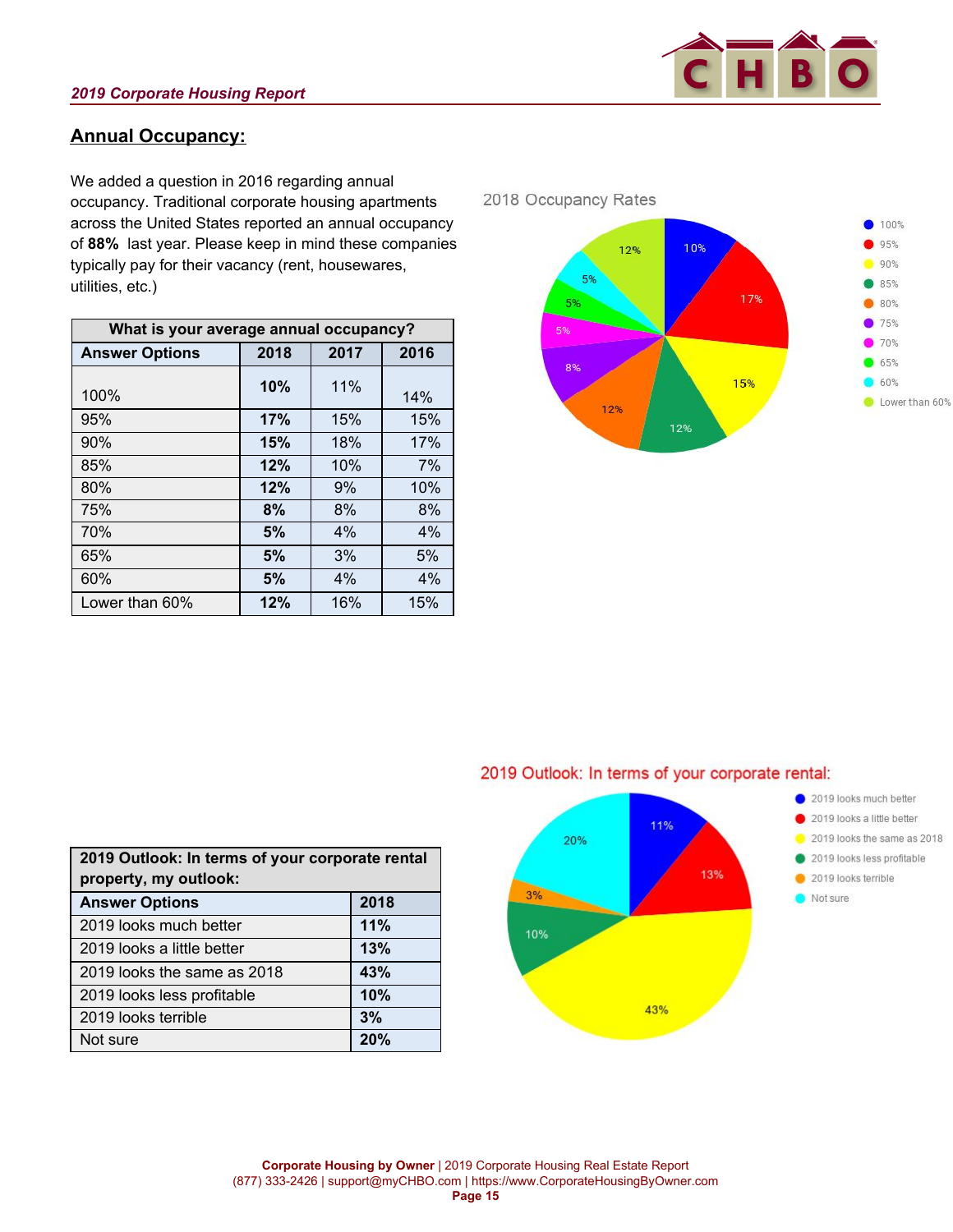

### **Discounts: Rental Rates**

Traditionally, many property owners use a specific discount formula they apply to leases of three , six , nine or 12 months.

Since 2014, we've been even more specific in our wording. We've asked respondents to choose from one of five discount ranges. In making this change, the results were significantly different than in 2013.

The trend to note here is a significant shift towards not offering a discount for a longer term lease. Even though there are obvious benefits such as no "down time" and less wear and tear on the unit, owners seem to be more interested in the "month to month" rentals which is very interesting. We will continue to monitor this trend in the future.

|                                                                                    | Do you offer a discount for a longer-term lease? |      |      |      |      |      |         |  |  |  |  |  |
|------------------------------------------------------------------------------------|--------------------------------------------------|------|------|------|------|------|---------|--|--|--|--|--|
| <b>Answer Options 2018</b>                                                         |                                                  | 2017 | 2016 | 2015 | 2014 | 2013 | 2012    |  |  |  |  |  |
| Yes                                                                                | 58%                                              | 59%  | 57%  | 60%  | 65%  | 67%  | 66%     |  |  |  |  |  |
| <b>No</b>                                                                          | 42%                                              | 41%  | 43%  | 40%  | 35%  | 33%  | 34%     |  |  |  |  |  |
| If Yes, what percentage (%) discount of rental rate offered for longer-term lease? |                                                  |      |      |      |      |      |         |  |  |  |  |  |
| <b>Answer Options</b>                                                              |                                                  | 2018 | 2017 | 2016 | 2015 | 2014 | $2013*$ |  |  |  |  |  |
| $< 5\%$                                                                            |                                                  | 24%  | 24%  | 22%  | 35%  | 37%  | 43%     |  |  |  |  |  |
| 5% - 9%                                                                            |                                                  | 19%  | 18%  | 20%  | 33%  | 31%  | 30%     |  |  |  |  |  |
| 10% - 14%                                                                          |                                                  | 8%   | 11%  | 6%   | 17%  | 26%  | 22%     |  |  |  |  |  |
| 15% - 19%                                                                          |                                                  | 2%   | 1%   | 2%   | 7%   | 5%   | 3%      |  |  |  |  |  |
| $20% +$                                                                            |                                                  | 2%   | 4%   | 5%   | 9%   | 1%   | 2%      |  |  |  |  |  |

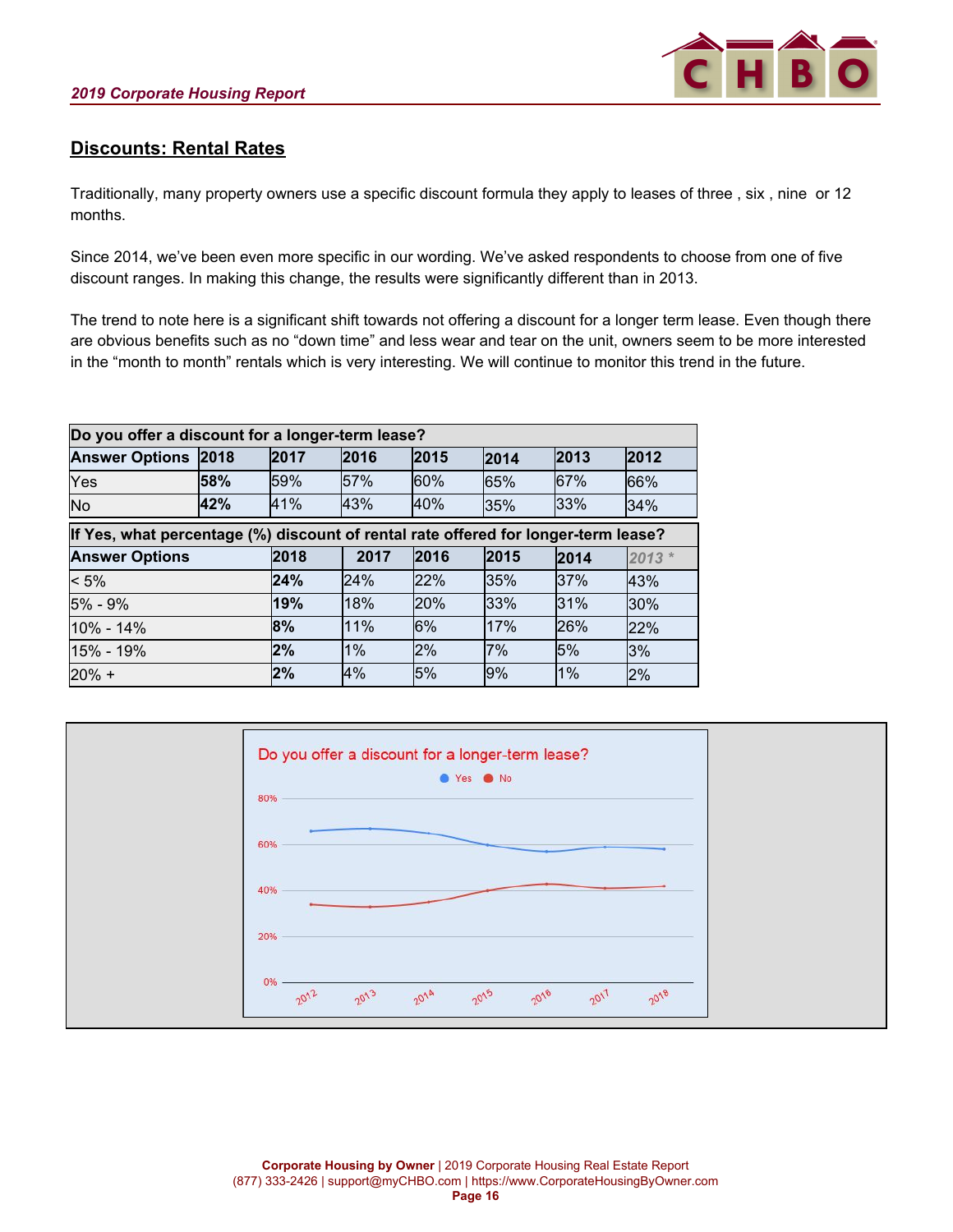

## **Property Management Trends**

## **Management: Corporate Housing Rental Property**

We asked respondents to tell us how they manage their rental properties. In 2018, all of the support, aside from self support, has declined EXCEPT using a corporate housing management company.



| How do you handle the management of your rental property? (Check all                           |                                                              |  |  |  |  |  |  |  |  |
|------------------------------------------------------------------------------------------------|--------------------------------------------------------------|--|--|--|--|--|--|--|--|
| that apply*)                                                                                   |                                                              |  |  |  |  |  |  |  |  |
| * More than one option could be chosen; thus % is the % of respondents, not the % of the whole |                                                              |  |  |  |  |  |  |  |  |
|                                                                                                | 2012<br>2011<br>2018<br>2016<br>2015<br>2014<br>2013<br>2017 |  |  |  |  |  |  |  |  |
| Do It Myself                                                                                   | 80%<br>91%<br>82%<br>72%<br>86%<br>93%<br>92%<br>92%         |  |  |  |  |  |  |  |  |
| --                                                                                             |                                                              |  |  |  |  |  |  |  |  |

#### **Management Support Used** *(Check all that apply\*)*

\* More than one option could be chosen; thus % is the % of respondents, not the % of the whole

|                         | 2018 | 2017 | 2016  | 2015 | 2014 | 2013  | 2012 | 2011 |
|-------------------------|------|------|-------|------|------|-------|------|------|
| <b>Property Manager</b> | 10%  | 9%   | 11%   | 11%  | 17%  | 11%   | 17%  | 17%  |
| Friends & Family        | 4%   | 7%   | 7%    | 8%   | 1%   | 7%    | 11%  | 8%   |
| Real Estate Agent       | 2%   | 3%   | 3%    | 2%   | 1%   | 3%    | 10%  | 5%   |
| Corp Housing Mgmt Co    | 5%   | 2%   | 2%    | 4%   | 7%   | 4%    | 6%   |      |
| Condo Association       | 1%   | n/a  | $1\%$ | 1%   | 1%   | $1\%$ | n/a  | n/a  |
| Other                   | n/a  | n/a  | 1%    | 1%   | 1%   | 2%    | 2%   | n/a  |

| Annually how much do you spend for |
|------------------------------------|
| the management of your property?   |

|                              | 2018 |
|------------------------------|------|
| \$499 or less                | 28%  |
| \$500-\$999                  | 13%  |
| \$1000-\$2999                | 9%   |
| \$2000-\$3999                | 5%   |
| \$4000 or greater            | 1%   |
| None, I do everything myself | 40%  |

### **Rental Documents**

Having profitable real estate has a lot to do with:

- Setting and meeting expectations with your renters
- Having the written documentation you need to confirm and support these transactions and expectations

Real estate laws and regulations are always changing. They're regulated and established on a state-by-state basis, and the rules apply differently if you're an individual managing your own property versus a real estate agent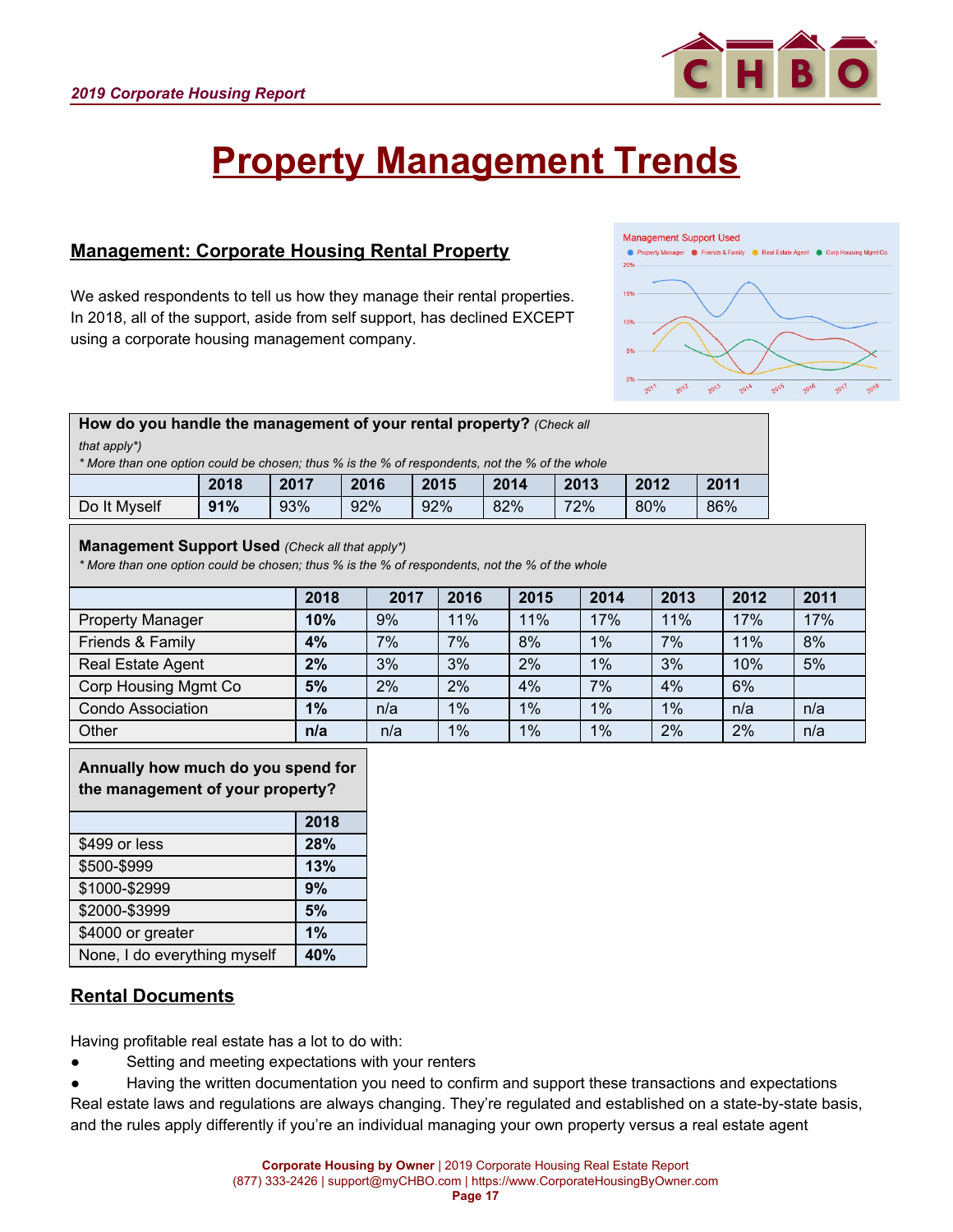

representing a client .. In addition, **laws are very different** for vacation rentals, that are offered for leases of less than 30 days, and corporate housing property rentals of 30 days or more.

**Tip!** CHBO continues to develop useful documents to help you with your rental property. On our website, you can find them in your personalized CHBO dashboard in the section called **Tools and Resources.**

|                         | Rental documents: Where do you get them? (Check all that apply*)<br>* More than one option could be chosen; thus % is the % of respondents, not the % of the whole |      |      |      |      |      |      |  |  |  |  |  |
|-------------------------|--------------------------------------------------------------------------------------------------------------------------------------------------------------------|------|------|------|------|------|------|--|--|--|--|--|
|                         | 2018                                                                                                                                                               | 2017 | 2016 | 2015 | 2014 | 2013 | 2012 |  |  |  |  |  |
| Myself - I wrote my own | 34%                                                                                                                                                                | 31%  | 34%  | 37%  | 34%  | 35%  | 34%  |  |  |  |  |  |
| Internet                | 26%                                                                                                                                                                | 31%  | 30%  | 32%  | 35%  | 36%  | 38%  |  |  |  |  |  |
| CHBO-                   | 29%                                                                                                                                                                | 28%  | 30%  | 35%  | 23%  | 23%  | 25%  |  |  |  |  |  |
| Real estate agent       | 14%                                                                                                                                                                | 13%  | 16%  | 14%  | 19%  | 20%  | 20%  |  |  |  |  |  |
| Other                   | 14%                                                                                                                                                                | 10%  | 13%  | 12%  | 13%  | 9%   | 9%   |  |  |  |  |  |
| Lawyer                  | 10%                                                                                                                                                                | 14%  | 9%   | 15%  | 16%  | 13%  | 16%  |  |  |  |  |  |
| Electronic Signature*   | 12%                                                                                                                                                                | 10%  | 9%   |      |      |      |      |  |  |  |  |  |
| None - I don't use any  | 3%                                                                                                                                                                 | 4%   | 3%   | 6%   | 3%   | 3%   | 4%   |  |  |  |  |  |

### **Leasing Trends**

This year, 46% of respondents say they meet their clients **face to face** which is consistent with the 2012 figure. 37% say they **provide tours** to potential tenants before renting their properties which is down from 44% in 2012.

| Leasing - Face to Face? (Check all that apply*)<br>* More than one option could be chosen; thus % is the % of respondents, not the % of the whole   |      |            |      |      |      |      |      |  |  |  |  |
|-----------------------------------------------------------------------------------------------------------------------------------------------------|------|------------|------|------|------|------|------|--|--|--|--|
|                                                                                                                                                     | 2018 | 2017       | 2016 | 2015 | 2014 | 2013 | 2012 |  |  |  |  |
| meet renters face to face                                                                                                                           | 46%  | 41%        | 43%  | 50%  | 44%  | 53%  | 46%  |  |  |  |  |
| <b>Leasing – Touring?</b> (Check all that apply*)<br>* More than one option could be chosen; thus % is the % of respondents, not the % of the whole |      |            |      |      |      |      |      |  |  |  |  |
|                                                                                                                                                     | 2018 | 2017       | 2016 | 2015 | 2014 | 2013 | 2012 |  |  |  |  |
| Most TOUR property                                                                                                                                  | 37%  | 37%        | 36%  | 44%  | 44%  | 35%  | 44%  |  |  |  |  |
| Leasing - Communication? (Check all that apply*)<br>* More than one option could be chosen; thus % is the % of respondents, not the % of the whole  |      |            |      |      |      |      |      |  |  |  |  |
|                                                                                                                                                     | 2018 | 2017       | 2016 | 2015 | 2014 | 2013 | 2012 |  |  |  |  |
| Email is the primary                                                                                                                                | 50%  | 50%        | 75%  | 71%  | 67%  | 75%  | 71%  |  |  |  |  |
| Phone is the primary                                                                                                                                | 25%  | <b>25%</b> | 40%  | 33%  | 30%  | 37%  | 38%  |  |  |  |  |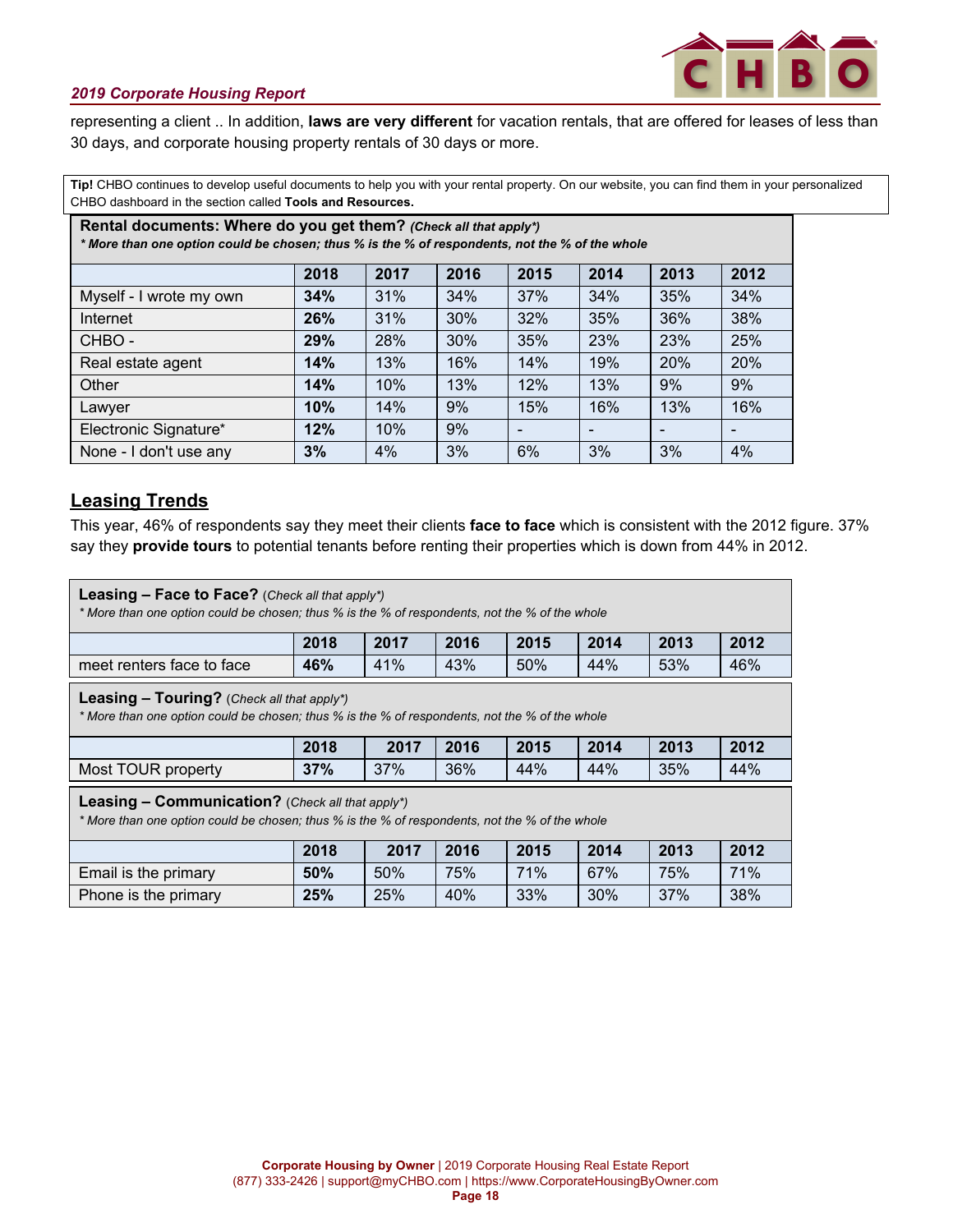

## **Properties**

An essential difference between the full-service corporate housing industry and the independent corporate housing real estate segment is the size of property that is rented – and more specifically, the number of bedrooms.

Corporate housing rentals in residential properties rented by private owners are generally **larger,** in both overall size and bedroom count, than the typical, business-to-business lodging options provided by full-service corporate housing companies.





| <b>Property Size - Number of Bedrooms?</b>                                                                                                                                                           |      |      |               |      |      |      |      |      |      |      |  |
|------------------------------------------------------------------------------------------------------------------------------------------------------------------------------------------------------|------|------|---------------|------|------|------|------|------|------|------|--|
|                                                                                                                                                                                                      | 2018 | 2017 | 2017<br>CHPA* | 2016 | 2015 | 2014 | 2013 | 2012 | 2011 | 2010 |  |
| Studio                                                                                                                                                                                               | 3%   | 3%   | 6%            | 8%   | 5%   | 3%   | 4%   | 2%   | 3%   | 2%   |  |
| 1 Bed                                                                                                                                                                                                | 25%  | 27%  | 48%           | 24%  | 24%  | 27%  | 29%  | 28%  | 24%  | 28%  |  |
| 2 Bed                                                                                                                                                                                                | 34%  | 34%  | 38%           | 35%  | 30%  | 41%  | 38%  | 36%  | 41%  | 39%  |  |
| 3 Bed                                                                                                                                                                                                | 20%  | 20%  | 6%            | 19%  | 25%  | 18%  | 17%  | 19%  | 19%  | 16%  |  |
| 4 Bed                                                                                                                                                                                                | 12%  | 10%  |               | 8%   | 13%  | 8%   | 9%   | 9%   | 10%  | 10%  |  |
| $5+$ Bed                                                                                                                                                                                             | 6%   | 6%   | $\,$          | 6%   | 4%   | 3%   | 4%   | 5%   | 3%   | 6%   |  |
| *CHPA - Corporate Housing Industry Report; reflects traditional corporate housing through larger,<br>full-service property management companies. Data is not collected for bedrooms greater than 3B. |      |      |               |      |      |      |      |      |      |      |  |

### **Property Size: Square Footage**

We added this question for better insight in the value of increased square footage.. In future years we will expand this to compare the number of bedrooms in the rental property, to the actual square footage of the rental.

| <b>Property Size - Square Footage?</b> |      |      |      |  |  |  |  |  |  |
|----------------------------------------|------|------|------|--|--|--|--|--|--|
| <b>Answer Options</b>                  | 2018 | 2017 | 2016 |  |  |  |  |  |  |
| 4000 or more square feet               | 5%   | 4%   | 3%   |  |  |  |  |  |  |
| 3000 - 3999 square feet                | 5%   | 5%   | 5%   |  |  |  |  |  |  |
| 2000 - 2999 square feet                | 15%  | 13%  | 12%  |  |  |  |  |  |  |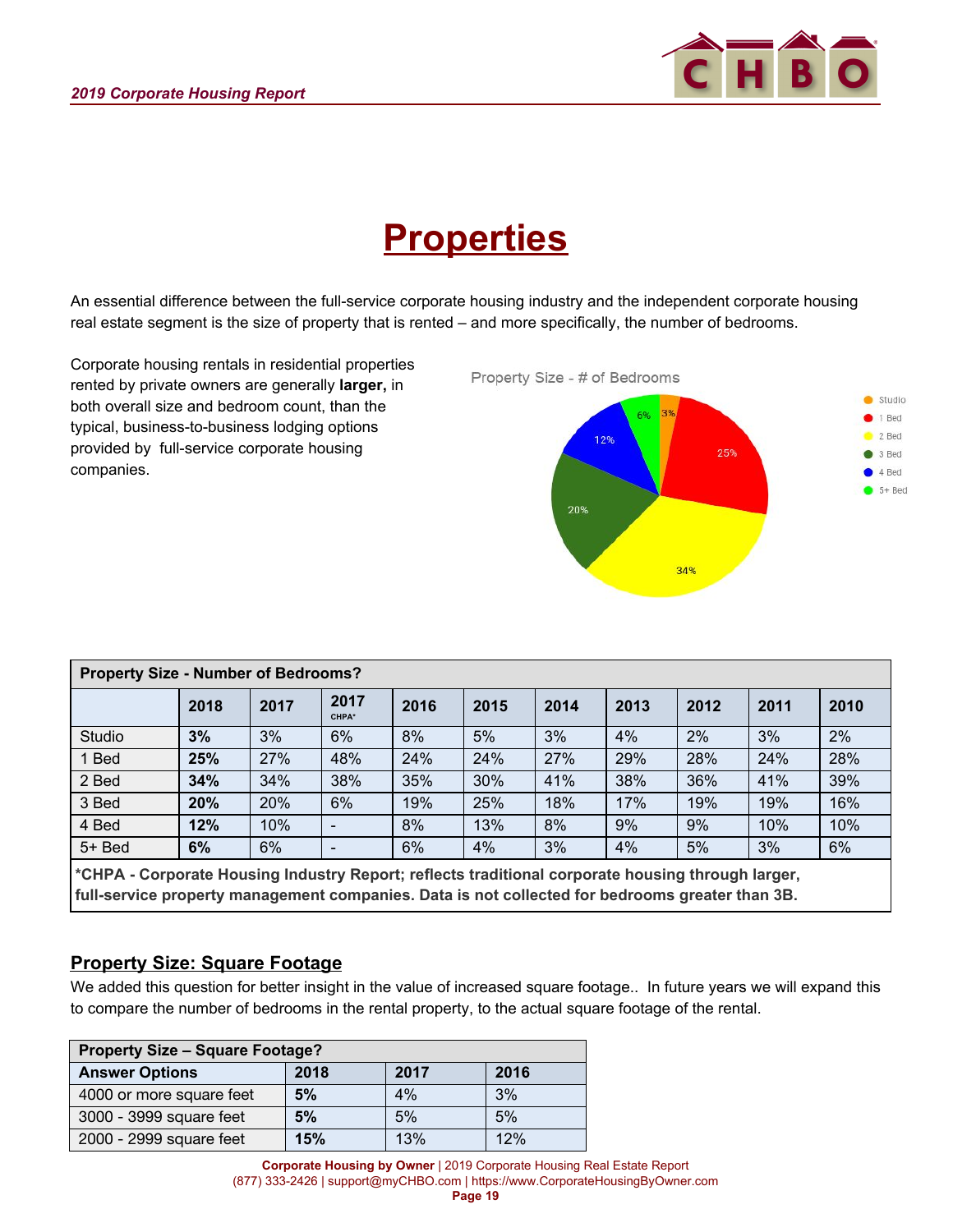

| 1000 - 1999 square feet   | 42% | 44% | 46% |
|---------------------------|-----|-----|-----|
| 500 - 999 square feet     | 30% | 29% | 31% |
| Less than 500 square feet | 3%  | 5%  | 3%  |

## **Property Type**

| <b>Property Type</b>   |      |      |                          |      |      |                          |      |      |      |      |
|------------------------|------|------|--------------------------|------|------|--------------------------|------|------|------|------|
| <b>Answer Options</b>  | 2018 | 2017 | 2016                     | 2015 | 2014 | 2013                     | 2012 | 2011 | 2010 | 2009 |
| High-rise condominium  | 11%  | 10%  | 10%                      | 11%  | 13%  | 13%                      | 15%  | 13%  | 11%  | 15%  |
| Low-rise condominium   | 14%  | 16%  | 15%                      | 21%  | 19%  | 24%                      | 23%  | 23%  | 23%  | 13%  |
| Loft-style condominium | 4%   | 3%   | 5%                       | 4%   | 4%   | 6%                       | 5%   | 3%   | 4%   | 9%   |
| Flat                   | 3%   | 1%   | 4%                       | 1%   | 3%   | 4%                       | 3%   | 3%   | 2%   | 3%   |
| Apartment              | 8%   | 8%   | 14%                      | 10%  | 17%  | 12%                      | 12%  | 8%   | 15%  | 11%  |
| Townhouse              | 8%   | 9%   | 12%                      | 11%  | 13%  | 9%                       | 11%  | 12%  | 11%  | 10%  |
| <b>Duplex</b>          | 6%   | 6%   | 5%                       | 6%   | 6%   | 4%                       | 5%   | 5%   | 3%   | 6%   |
| House                  | 37%  | 32%  | 34%                      | 36%  | 26%  | 28%                      | 25%  | 32%  | 30%  | 34%  |
| Guesthouse             | 2%   | 4%   | $\overline{\phantom{a}}$ |      |      | $\overline{\phantom{0}}$ |      |      |      |      |

### **Property Location**

The trend to note with property location is **Central Urban (high-rise business district) increased by 12% and the** outer urban (low-rise business district) decreased by 10%. We haven't see this kind of shift in numbers in **this category since the survey began.**

| Where is the rental property located?     |      |      |      |      |      |      |      |      |      |      |
|-------------------------------------------|------|------|------|------|------|------|------|------|------|------|
| <b>Answer Options</b>                     | 2018 | 2017 | 2016 | 2015 | 2014 | 2013 | 2012 | 2011 | 2010 | 2009 |
| Central urban High-rise business district | 32%  | 20%  | 21%  | 25%  | 23%  | 25%  | 23%  | 20%  | 20%  | 16%  |
| Outer urban Low-rise business district    | 16%  | 26%  | 23%  | 24%  | 23%  | 23%  | 27%  | 22%  | 24%  | 19%  |
| Suburban On a commercial street           | 4%   | 6%   | 6%   | 3%   | 6%   | 4%   | 7%   | 5%   | 4%   | 4%   |
| Suburban On a residential street          | 43%  | 43%  | 41%  | 41%  | 39%  | 42%  | 35%  | 43%  | 41%  | 36%  |
| Rural                                     | 4%   | 3%   | 7%   | 4%   | 4%   | 2%   | 3%   | 4%   | 3%   | 5%   |
| Resort                                    | 2%   | 2%   | 3%   | 3%   | 5%   | 4%   | 5%   | 7%   | 7%   | 13%  |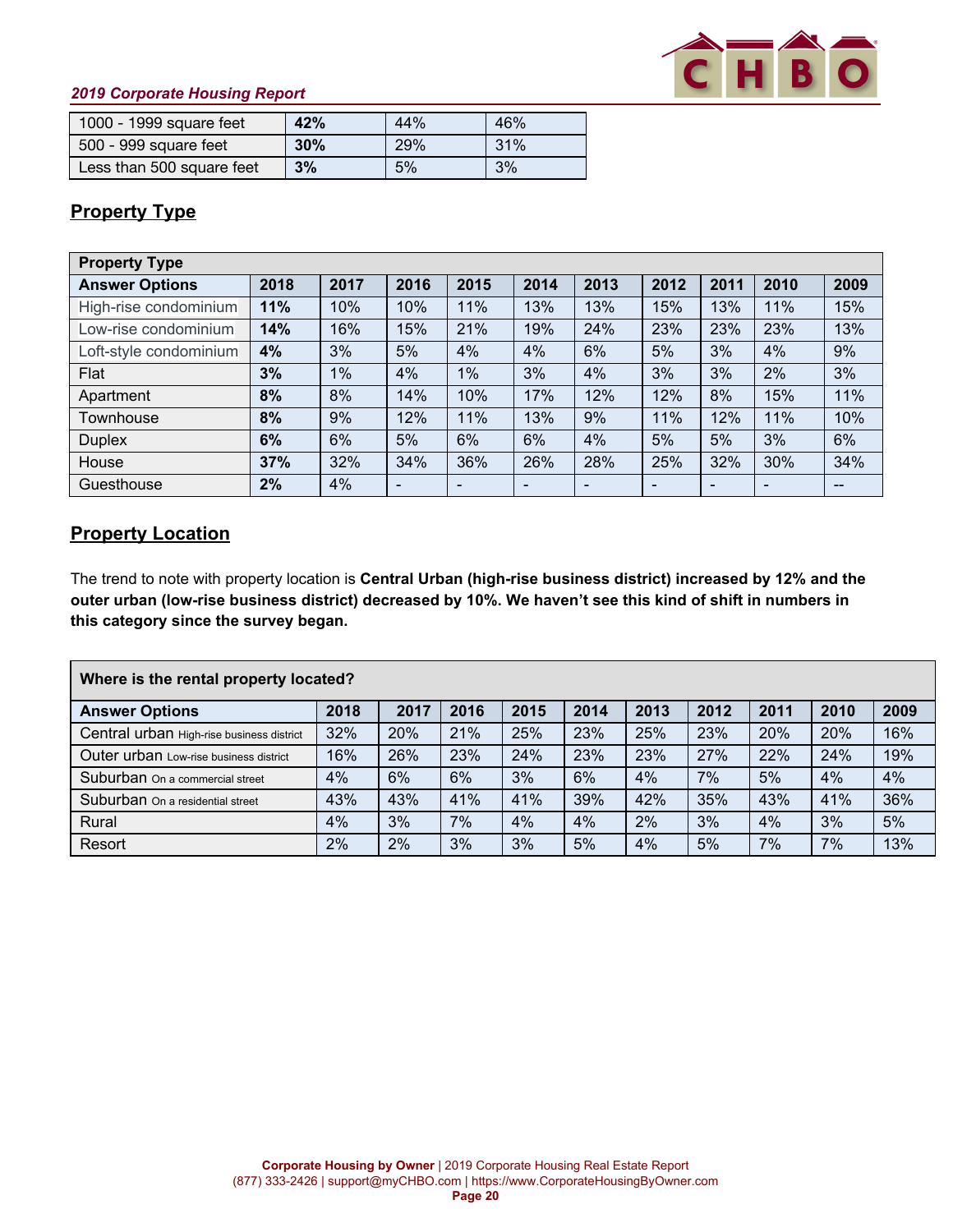



## **Property Furnishing = What is included in your furnished rental**

CHBO Complete™ certifies that a property includes everything that corporate housing renters expect, using established guidelines from the Corporate Housing Providers Association. It allows renters to find a quality, furnished rental with all the essential elements included in one monthly rental rate. CHBO Complete™ is a critical tool to help potential tenants make educated and correct decisions.

| How is your property furnished?* |      |      |      |      |      |      |      |      |      |  |  |
|----------------------------------|------|------|------|------|------|------|------|------|------|--|--|
| <b>Answer Options</b>            | 2018 | 2017 | 2016 | 2015 | 2014 | 2013 | 2012 | 2011 | 2010 |  |  |
| CHBO Complete:                   | 94%  | 92%  | 91%  | 93%  | 87%  | 87%  | 86%  | 87%  | 57%  |  |  |
| Furnished -no utilities          | 4%   | 5%   | 6%   | 4%   | 6%   | 6%   | 8%   | 6%   | 40%  |  |  |
| Some furnishings                 | 1%   | 2%   | 2%   | 1%   | 3%   | 3%   | 4%   | 3%   | 2%   |  |  |
| Unfurnished                      | 2%   | 1%   | 1%   | 2%   | 4%   | 4%   | 2%   | 4%   | 1%   |  |  |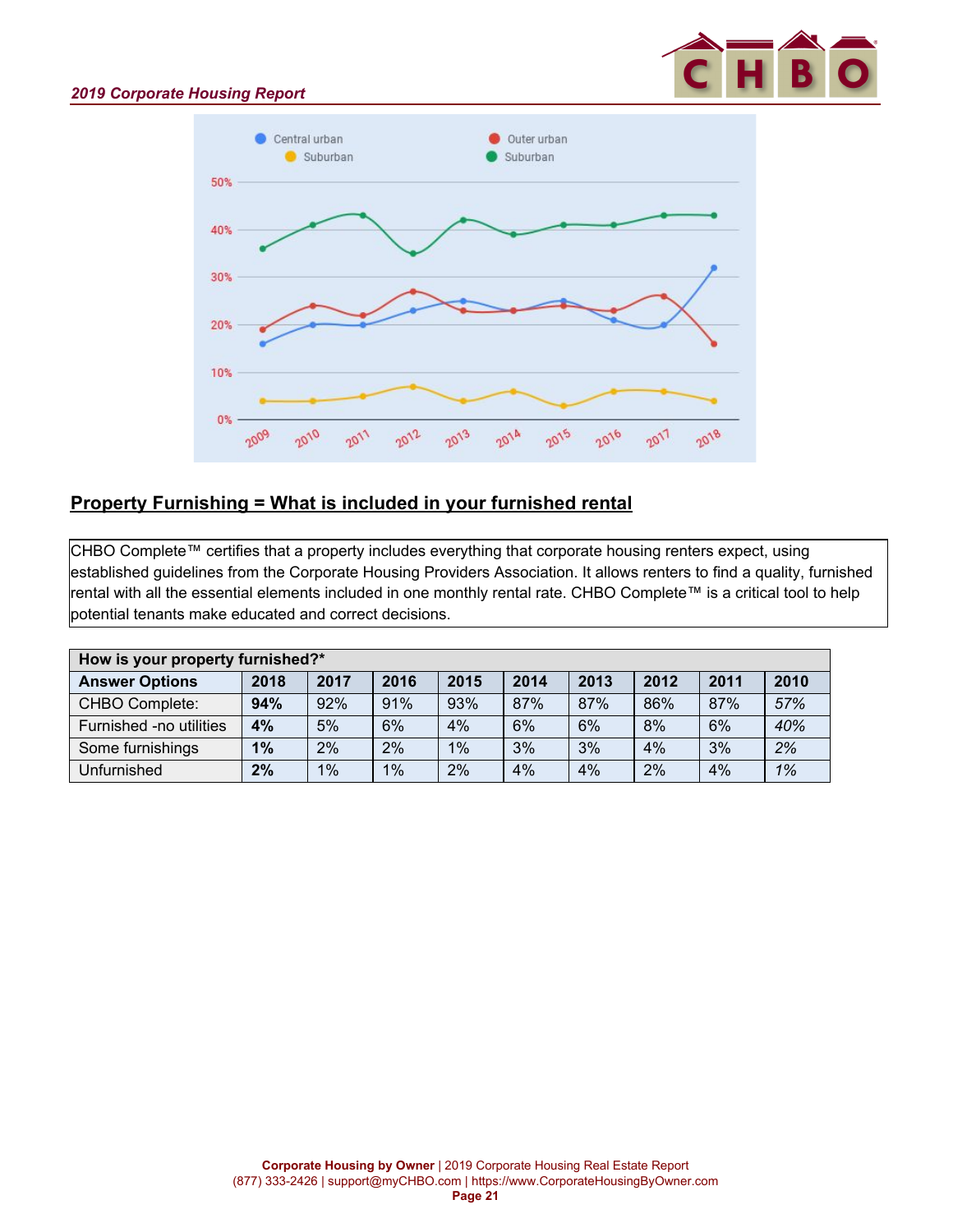

**Tenants**



| <b>Overall Experience</b> |      |      |      |      |      |      |      |      |  |  |
|---------------------------|------|------|------|------|------|------|------|------|--|--|
|                           | 2018 | 2017 | 2016 | 2015 | 2014 | 2013 | 2012 | 2011 |  |  |
| Terrific                  | 31%  | 31%  | 37%  | 39%  | 34%  | 36%  | 32%  | 38%  |  |  |
| Mostly good               | 45%  | 42%  | 42%  | 42%  | 45%  | 45%  | 46%  | 41%  |  |  |
| Fine                      | 12%  | 13%  | 11%  | 7%   | 13%  | 14%  | 12%  | 12%  |  |  |
| Disappointing             | 12%  | 13%  | 10%  | 11%  | 8%   | 5%   | 9%   | 10%  |  |  |

Renter Types \* More than one option could be chosen; thus % is the % of respondents, not the % of the whole

| Renter type – Industry or reason someone rented your property in 2018? |      |      |      |      |      |      |      |      |      |      |  |
|------------------------------------------------------------------------|------|------|------|------|------|------|------|------|------|------|--|
| <b>Answer Options</b>                                                  | 2018 | 2017 | 2016 | 2015 | 2014 | 2013 | 2012 | 2011 | 2010 | 2009 |  |
| <b>Business Assignment</b>                                             | 71%  | 71%  | 71%  | 72%  | 71%  | 76%  | 67%  | 70%  | 70%  | 68%  |  |
| Relocation                                                             | 39%  | 40%  | 43%  | 45%  | 42%  | 44%  | 43%  | 53%  | 63%  | 48%  |  |
| Healthcare                                                             | 28%  | 32%  | 34%  | 24%  | 29%  | 23%  | 18%  | 20%  | n/a  | 18%  |  |
| Vacation                                                               | 24%  | 27%  | 32%  | 36%  | 36%  | 34%  | 26%  | 33%  | 37%  | 35%  |  |
| Family                                                                 | 25%  | 30%  | 31%  | 32%  | 35%  | 31%  | 30%  | 24%  | n/a  | 19%  |  |
| Temporary - Home                                                       | 22%  | 38%  | 25%  | 30%  | 27%  | 30%  | 23%  | n/a  | n/a  | n/a  |  |
| Remodel                                                                |      |      |      |      |      |      |      |      |      |      |  |
| <b>Divorce</b>                                                         | 11%  | 15%  | 17%  | 20%  | 18%  | 17%  | 17%  | 17%  | 15%  | 16%  |  |
| Education                                                              | 15%  | 14%  | 15%  | 14%  | 15%  | 21%  | 17%  | 16%  | 18%  | 15%  |  |
| <b>Insurance Claim</b>                                                 | 14%  | 14%  | 15%  | 9%   | 15%  | 12%  | 15%  | 11%  | 10%  | 10%  |  |
| <b>Special Event</b>                                                   | 8%   | 11%  | 14%  | 13%  | 16%  | 11%  | 13%  | 13%  | 19%  | 19%  |  |
| <b>Snow Bird</b>                                                       | 9%   | 11%  | 14%  | 12%  | 19%  | 13%  | 11%  | 15%  | 18%  | 17%  |  |
| <b>Medical Treatment</b>                                               | 10%  | 13%  | 13%  | 12%  | 18%  | 16%  | 15%  | 17%  | 19%  | 17%  |  |
| Movie/Entertainment                                                    | 8%   | 6%   | 10%  | 15%  | 13%  | 12%  | 11%  | 11%  | 15%  | 11%  |  |
| Seasonal Worker                                                        | 6%   | 9%   | 10%  | 7%   | 10%  | 9%   | 10%  | 7%   | 7%   | 8%   |  |
| <b>Professional Athlete</b>                                            | 5%   | 10%  | 9%   | 8%   | 15%  | 11%  | 11%  | 10%  | 9%   | 9%   |  |

**Corporate Housing by Owner** | 2019 Corporate Housing Real Estate Report (877) 333-2426 | [support@myCHBO.com](mailto:Support@myCHBO.com) | https://www.CorporateHousingByOwner.com **Page 22**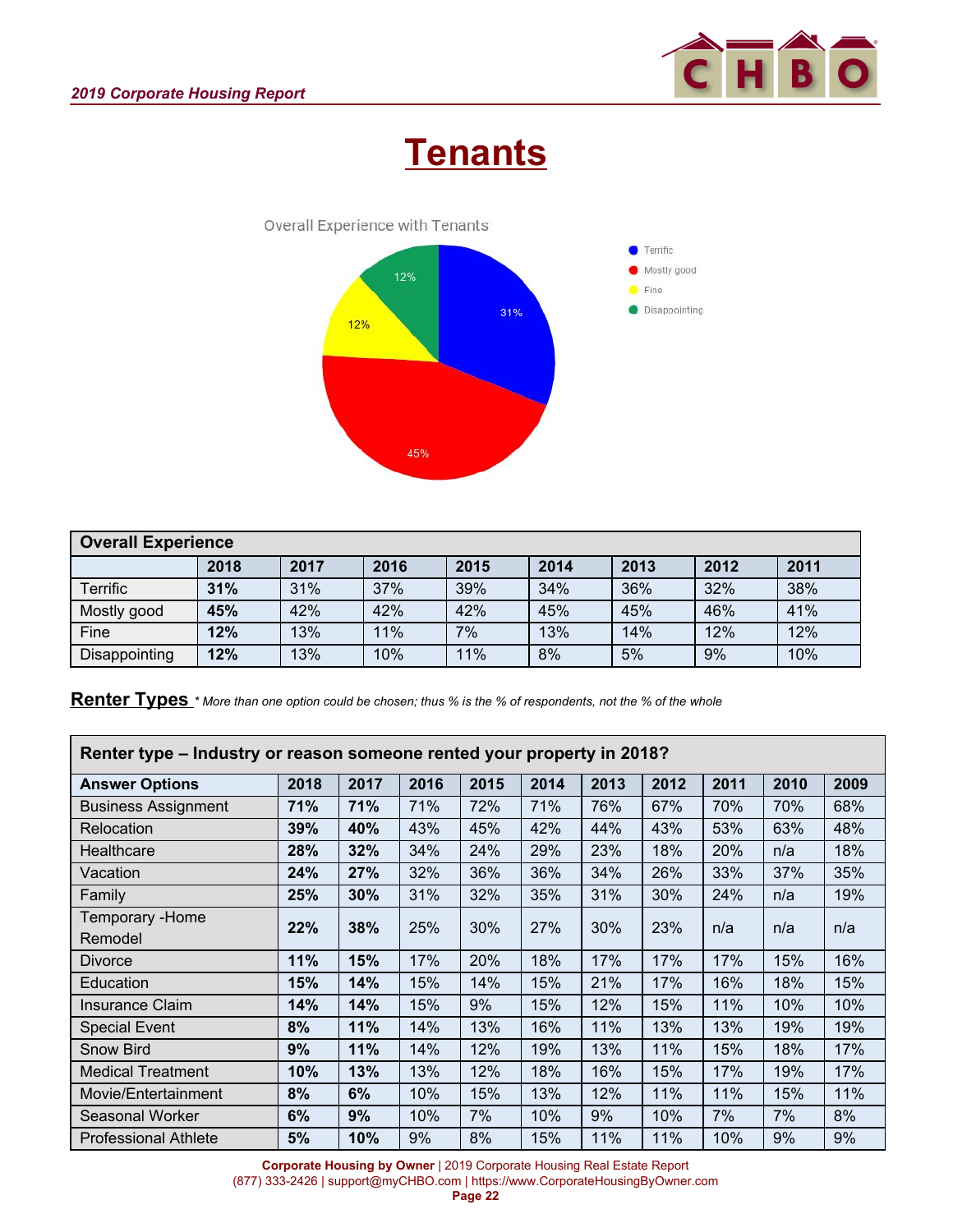

| Military | 8% | 8% | 8% | 10% | 9% | 8% | 13% | 14% | 14% | 10% |
|----------|----|----|----|-----|----|----|-----|-----|-----|-----|
| Other    | 5% |    | 7% | 11% | 7% | 7% | 7%  | 13% | 18% | 17% |
| Politics | 2% | 1% | 3% | 4%  | 3% | 4% | 5%  | 5%  | 3%  | 4%  |

## **Lengths of Stay**

In 2018, the trend to note here is, **the 6 month, 9 month and 1 year lease agreements each went up by at least 2%. This means the 180+ day stay increased by 7% from 2017**

| Tenant's length of stay - On AVERAGE, how long do your tenants stay? |      |      |      |      |      |      |       |      |      |      |
|----------------------------------------------------------------------|------|------|------|------|------|------|-------|------|------|------|
| <b>Answer Options</b>                                                | 2018 | 2017 | 2016 | 2015 | 2014 | 2013 | 2012* | 2011 | 2010 | 2009 |
| Nightly                                                              | 5%   | 4%   | 3%   | 5%   | 3%   | 3%   | 2%    | 4%   | 7%   | 3%   |
| Weekly                                                               | 6%   | 9%   | 10%  | 11%  | 18%  | 9%   | 10%   | 8%   | 9%   | 15%  |
| Monthly                                                              | 20%  | 22%  | 21%  | 24%  | 18%  | 19%  | 25%   | 9%   | 9%   | 10%  |
| 3 Months                                                             | 35%  | 37%  | 40%  | 32%  | 30%  | 31%  | 36%   | 55%  | 55%  | 42%  |
| 6 Months                                                             | 20%  | 17%  | 15%  | 17%  | 17%  | 14%  | 14%   | 14%  | 11%  | 15%  |
| 9 Months                                                             | 6%   | 4%   | 3%   | 4%   | 3%   | 7%   | 4%    | n/a  | n/a  | n/a  |
| Year or longer                                                       | 10%  | 8%   | 7%   | 9%   | 10%  | 18%  | 9%    | 11%  | 9%   | 16%  |

\* To clarify the answers to this question, the wording was changed in 2013. Original response options were: Multiple Months (greater than 4.3 *weeks, but less than 6 months) and Multiple Months (greater than 6 months, but less than 1 year).*

## **Minimum Length of Stay**

|                      |     | <b>City Regulations: Have you</b> |     |  |  |  |  |  |  |  |  |
|----------------------|-----|-----------------------------------|-----|--|--|--|--|--|--|--|--|
| been effected        |     |                                   |     |  |  |  |  |  |  |  |  |
| 2018<br>2017<br>2016 |     |                                   |     |  |  |  |  |  |  |  |  |
| Yes                  | 23% | 35%                               | 29% |  |  |  |  |  |  |  |  |
| N٥                   | 27% | 55%                               | 71% |  |  |  |  |  |  |  |  |

| Who sets the minimum length of stay?                                     |      |      |            |      |     |      |      |       |      |      |      |              |      |      |     |      |
|--------------------------------------------------------------------------|------|------|------------|------|-----|------|------|-------|------|------|------|--------------|------|------|-----|------|
|                                                                          |      | 2018 |            | 2017 |     | 2016 |      | 2015  |      | 2014 |      | 2013         |      | 2012 |     |      |
| I decide                                                                 |      | 71%  |            | 69%  |     | 61%  |      | 65%   |      | 66%  |      | 70%          | 65%  |      |     |      |
| Building - rules of the building                                         |      | 19%  |            | 24%  |     | 23%  |      | 19%   |      | 20%  |      | 20%          |      | 22%  |     |      |
| City - laws of the city                                                  |      |      | 16%<br>13% |      |     | 12%  |      | 12%   |      | 11%  |      | 7%           |      | 8%   |     |      |
| Other                                                                    |      | -    |            |      |     | 4%   |      | 4%    |      | 3%   |      | 3%           |      | 5%   |     |      |
| Length of stay - Minimum time you are willing to rent your property for? |      |      |            |      |     |      |      |       |      |      |      |              |      |      |     |      |
|                                                                          | 2018 | 2017 |            | 2016 |     | 2015 | 2014 |       | 2013 |      | 2012 |              | 2011 |      |     | 2010 |
| Nightly                                                                  | 9%   | 8%   | $9\%$      |      | 9%  |      | 12%  |       | 10%  |      |      | 8%           |      | 12%  | 15% |      |
| Weekly                                                                   | 9%   | 10%  | 13%        |      | 14% |      | 16%  |       | 17%  |      | 18%  |              | 18%  | 21%  |     |      |
| Monthly                                                                  | 52%  | 54%  | 46%        |      | 49% |      | 47%  |       | 43%  |      | 46%  |              | 62%  | 55%  |     |      |
| 3 Months                                                                 | 19%  | 18%  | 22%        |      | 19% |      | 14%  |       | 15%  |      | 18%  |              | n/a  |      | n/a |      |
| 6 Months                                                                 | 5%   | 6%   | 6%         |      | 6%  |      | 6%   |       |      | 9%   |      | 7%           |      | n/a  | n/a |      |
| 9 Months                                                                 | 1%   | 1%   | 1%         |      | 0%  | 1%   |      | $0\%$ |      |      |      | $0\%$<br>n/a |      |      | n/a |      |

Year or longer **5%** 3% 3% 4% 5% 5% 3% 7% 8%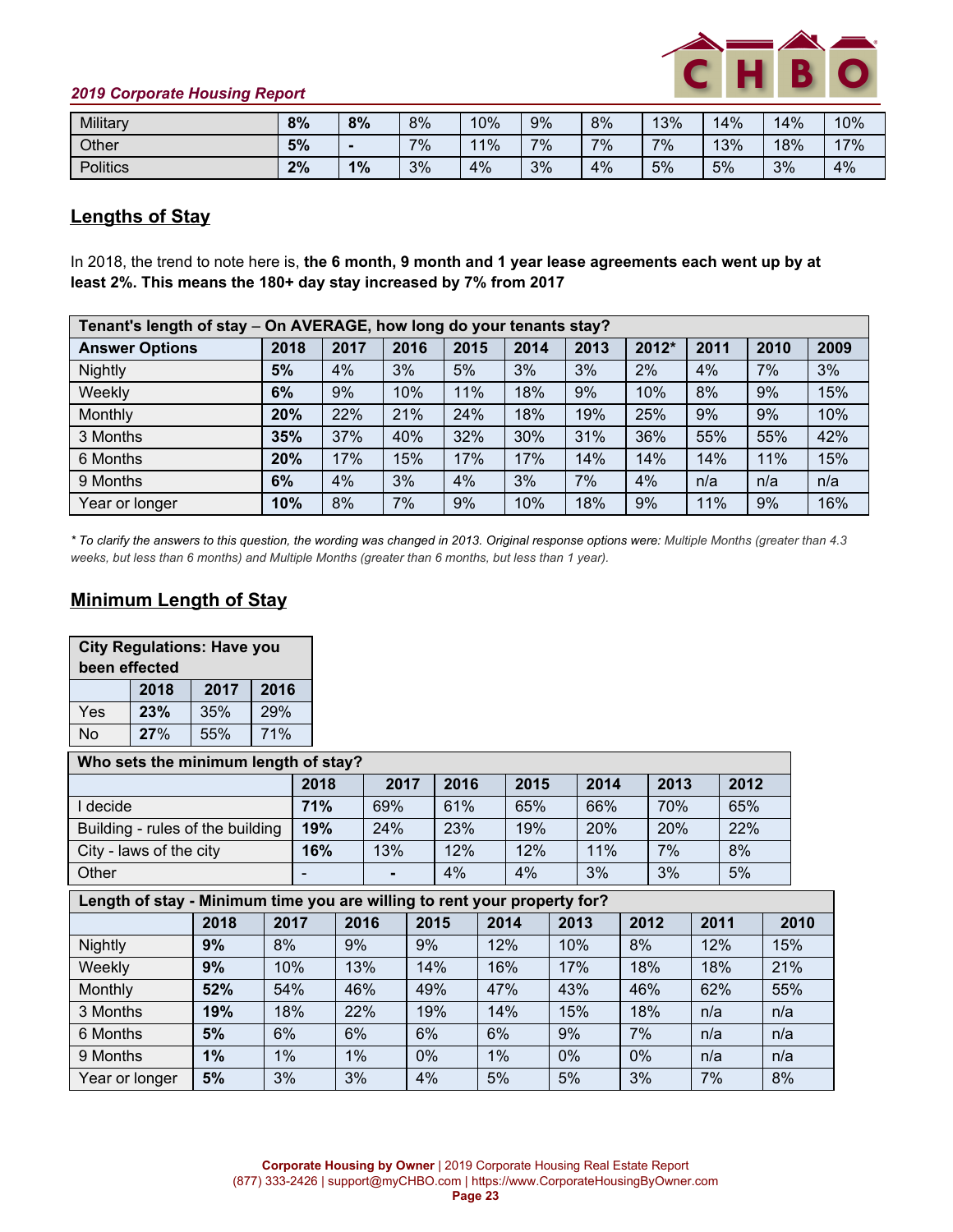

## **Security Deposits**

CHBO always recommend owners opt for the ARDP. This option is a win/win for the owner and the renter. Renters don't have to tie up large amounts of money and owners don't have to nickel and dime their tenants or worse come out of pocket for accidental damages during the lease term. Owners just submit a claim with repair/replace receipts and through the ARDP the owner is reimbursed, the best part is they don't have to involve the tenant.

Deposits can be deal killers as most property owners know. What happens when there is damage? If you charge the renter a fee to their security deposit what are the chances you get a good review? More importantly is the liability that comes with taking funds from a security deposit. Each state varies but if an owner changes for damages that the tenant did not do, the owner can be held liable for somewhere up to 3x the amount they charged the tenant. Some of our property owners waive the security deposit in Lieu of Accidental Rental Damage Protection (ARDP) which covers your property up to \$3000 in accidental rental damage.

| Do you charge a refundable security deposit? |      |      |      |      |      |      |      |      |      |         |
|----------------------------------------------|------|------|------|------|------|------|------|------|------|---------|
| <b>Answer Options</b>                        | 2018 | 2017 | 2016 | 2015 | 2014 | 2013 | 2012 | 2011 | 2010 | 2009    |
| No Kind of Deposit                           | 8%   | 8%   | 7%   | 4%   | 12%  | 8%   | 11%  | 10%  | 16%  | 8%      |
| No Deposit/Accidental Ins                    | 5%   | 7%   | 5%   | 9%   | 6%   | 8%   | 8%   | n/a  | n/a  | n/a     |
| $$100 - $499$                                | 11%  | 11%  | 18%  | 17%  | 14%  | 12%  | 15%  | 22%  | 22%  | 35%     |
| $$500 - $1000$                               | 43%  | 40%  | 39%  | 36%  | 34%  | 36%  | 35%  | 26%  | 24%  | 19%     |
| 1 Month Rent                                 | 32%  | 32%  | 26%  | 32%  | 31%  | 32%  | 29%  | 31%  | 34%  | $6\%$ * |
| More than 1 Month Rent                       | 2%   | 3%   | 5%   | 3%   | 3%   | 5%   | 3%   | 11%  | 5%   | 3%      |

\**In 2010, a response option for \$1000 - \$3000 was also offered; it had a 28% response.*

## **Credit & Background Checks**

| Do you run background / credit checks on potential tenants? |      |      |      |       |      |      |      |       |      |
|-------------------------------------------------------------|------|------|------|-------|------|------|------|-------|------|
| <b>Answer Options</b>                                       | 2018 | 2017 | 2016 | 2015  | 2014 | 2013 | 2012 | 2011* | 2010 |
| Yes, Always (Because I want<br>$to)^{**}$                   | 39%  | 40%  | 29%  | 33%   | 34%  | 32%  | 28%  | 26%   | 26%  |
| Yes, Always (HOA/Building<br>$req)$ **                      | 3%   | 3%   | 2%   | $1\%$ | 2%   | n/a  | n/a  | n/a   | n/a  |
| Sometimes                                                   | 33%  | 30%  | 35%  | 37%   | 31%  | 31%  | 36%  | 36%   | 36%  |
| No - Never                                                  | 21%  | 20%  | 24%  | 21%   | 28%  | 32%  | 30%  | 30%   | 32%  |
| No - Don't Know How                                         | 5%   | 6%   | 0%   | 8%    | 6%   | 5%   | 6%   | 8%    | 6%   |

\* In 2018, the question was asked differently by combining background and credit checks in the same question once again. In the past the question *was broken out for each check.*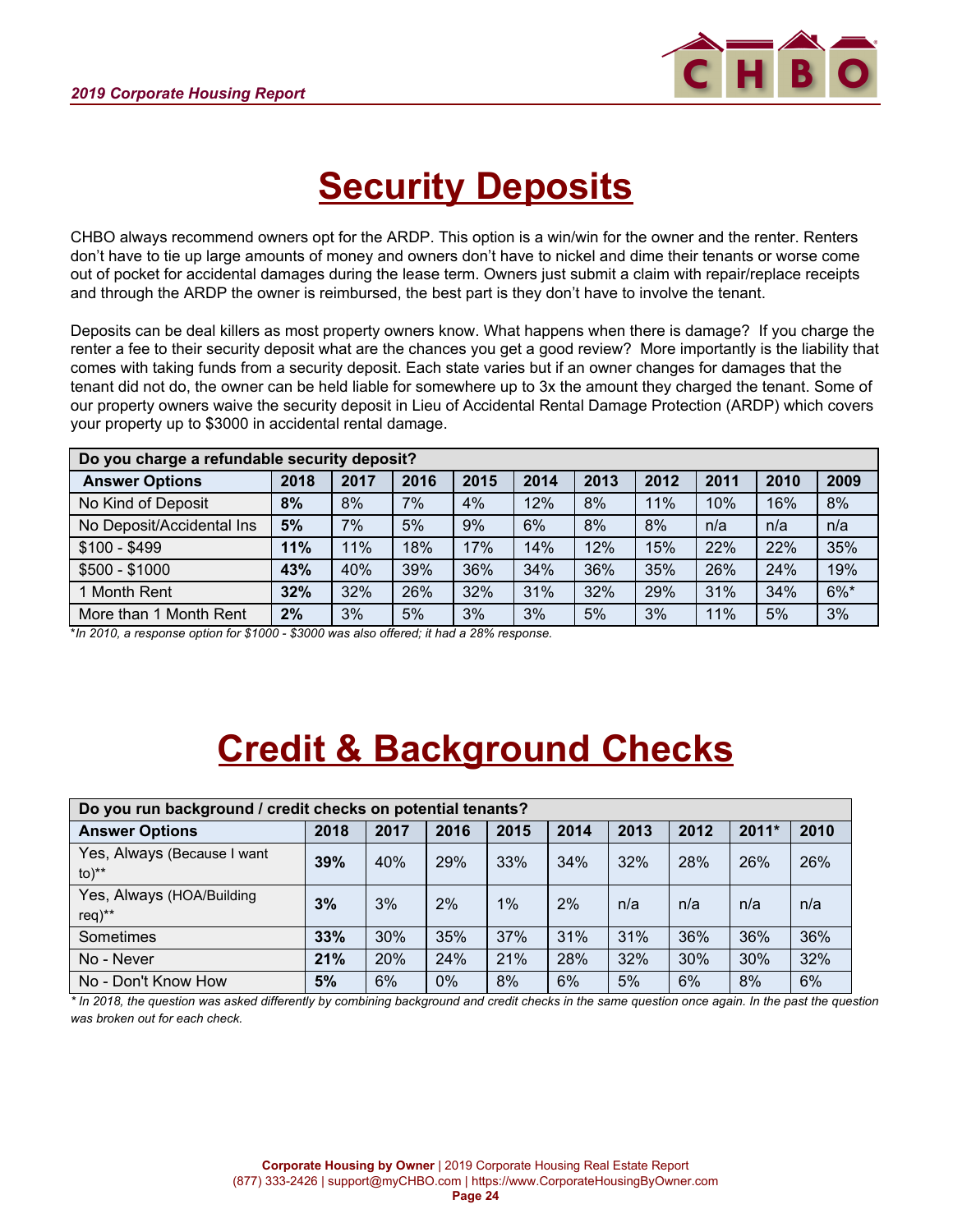

### **Credit Cards**

**I**n today's digital world, the ability and willingness of property owners to accept credit cards is important. Credit card services like Paypal, Venmo, Square and Zelle are on the rise as these platforms become more known and trusted.

In 2018, PayPal lead the way as the **most popular credit solution**.

In the **"other" category in 2018**, respondents listed: ACH – Direct Banking, Square, Wire Transfer and Zelle.

The trend to note here is that the option of "No-never" is an all time low at 28%. Of course we expect this trend to continue to decline but will keep watch.

| Do you accept credit cards for payment? (Check all that apply*)                                |      |      |      |      |      |      |      |      |      |  |  |
|------------------------------------------------------------------------------------------------|------|------|------|------|------|------|------|------|------|--|--|
| * More than one option could be chosen; thus % is the % of respondents, not the % of the whole |      |      |      |      |      |      |      |      |      |  |  |
| <b>Answer Options</b>                                                                          | 2018 | 2017 | 2016 | 2015 | 2014 | 2013 | 2012 | 2011 | 2010 |  |  |
| Yes - MC & Visa                                                                                | 29%  | 32%  | 37%  | 31%  | 42%  | 35%  | 34%  | 31%  | 38%  |  |  |
| Yes - AmEx                                                                                     | 15%  | 18%  | 18%  | 18%  | 24%  | 20%  | 20%  | 18%  | 22%  |  |  |
| Yes - PayPal                                                                                   | 40%  | 37%  | 35%  | 31%  | 31%  | 36%  | 33%  | 32%  | 40%  |  |  |
| Yes - Venmo **                                                                                 | 18%  | 13%  | 6%   | n/a  | n/a  | n/a  | n/a  | n/a  | n/a  |  |  |
| Yes - CHBO                                                                                     | 6%   | 7%   | 8%   | 9%   | 11%  | 3%   | 4%   | n/a  | n/a  |  |  |
| Service                                                                                        |      |      |      |      |      |      |      |      |      |  |  |
| No - Never                                                                                     | 28%  | 31%  | 33%  | 33%  | 31%  | 40%  | 35%  | 40%  | 35%  |  |  |
| No-Don't Know                                                                                  | 7%   | 10%  | 9%   | 10%  | 6%   | 6%   | 9%   | 8%   | 9%   |  |  |
| How                                                                                            |      |      |      |      |      |      |      |      |      |  |  |
| Other Source -                                                                                 | 10%  | 9%   | 10%  | 6%   | 9%   | n/a  | n/a  | n/a  | n/a  |  |  |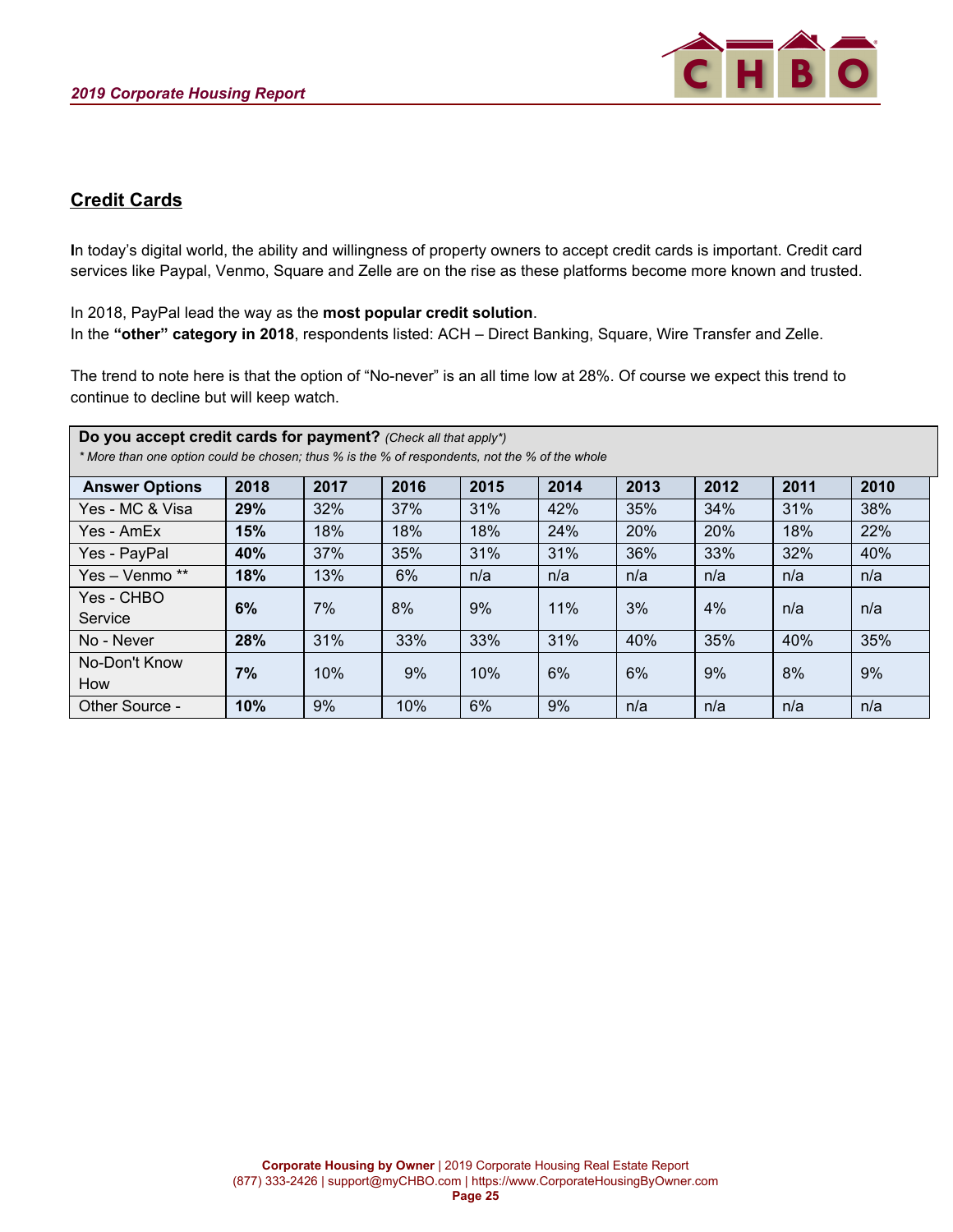

**Pets**

## **Pet Trends and Fees: Accepting Pets and Why**

To protect your rental, if considering pets, here are some tips:

Know replacement costs (Including loss of rent for downtime to repair, delivery and set up fees)

- cost to replace furniture pieces/replace/repair flooring
- cost of complete pet hair extraction and incorporate necessary costs into pet fees/deposits.
- ●

A point to note here, that isn't listed below as it was in the comment portion of the survey, is that a lot of owners evaluate pets on a case by case scenario. **The trend we found the most interesting is the percentage of** properties that had "significant" damage due to a pet has decreased from 10% in 2012 to 3% in 2018. This **means more owners are being proactive and effectively communicating their expectations to their renters.**



### **Do you accept pets?** *(Check all that apply\*)*

\* More than one option could be chosen; thus % is the % of respondents, not the % of the whole

| <b>Answer Options</b>   | 2018 | 2017 | 2016                     | 2015 | 2014 | 2013 | 2012 | 2011 | 2010                     | 2011 |
|-------------------------|------|------|--------------------------|------|------|------|------|------|--------------------------|------|
| No - Accept no pets     | 53%  | 51%  | 63%                      | 62%  | 64%  | 57%  | 52%  | 50%  | 53%                      | n/a  |
| Yes - Accept cats       | 9%   | 19%  | 15%                      | 21%  | 20%  | 22%  | 28%  | 29%  | 25%                      | 20%  |
| Yes-Accept dogs < 35lbs | 20%  | 31%  | 32%                      | 34%  | 29%  | 34%  | 35%  | 36%  | 39%                      | 31%  |
| Yes-Accept dogs > 35lbs | 7%   | 15%  | 15%                      | 13%  | 17%  | 14%  | 18%  | 22%  | 20%                      | 11%  |
| Yes, accept all pets    | 7%   | -    | $\overline{\phantom{a}}$ | $\,$ |      | -    |      |      | $\overline{\phantom{a}}$ |      |

| Was property damaged by a pet in 2018? |      |      |      |      |      |      |      |
|----------------------------------------|------|------|------|------|------|------|------|
| <b>Answer Options</b>                  | 2018 | 2017 | 2016 | 2015 | 2014 | 2013 | 2012 |
| No                                     | 80%  | 80%  | 77%  | 82%  | 77%  | 82%  | 74%  |
| Yes, a lot                             | 3%   | 4%   | 5%   | 3%   | 4%   | 4%   | 10%  |
| Yes, a little                          | 17%  | 16%  | 18%  | 14%  | 18%  | 14%  | 17%  |

| What do you charge in pet fees? |      |      |
|---------------------------------|------|------|
| <b>Answer Options</b>           | 2018 | 2017 |
| $$100 - $299$                   | 35%  | 34%  |
| $$300 - $499$                   | 15%  | 16%  |

**Corporate Housing by Owner** | 2019 Corporate Housing Real Estate Report

(877) 333-2426 | [support@myCHBO.com](mailto:Support@myCHBO.com) | https://www.CorporateHousingByOwner.com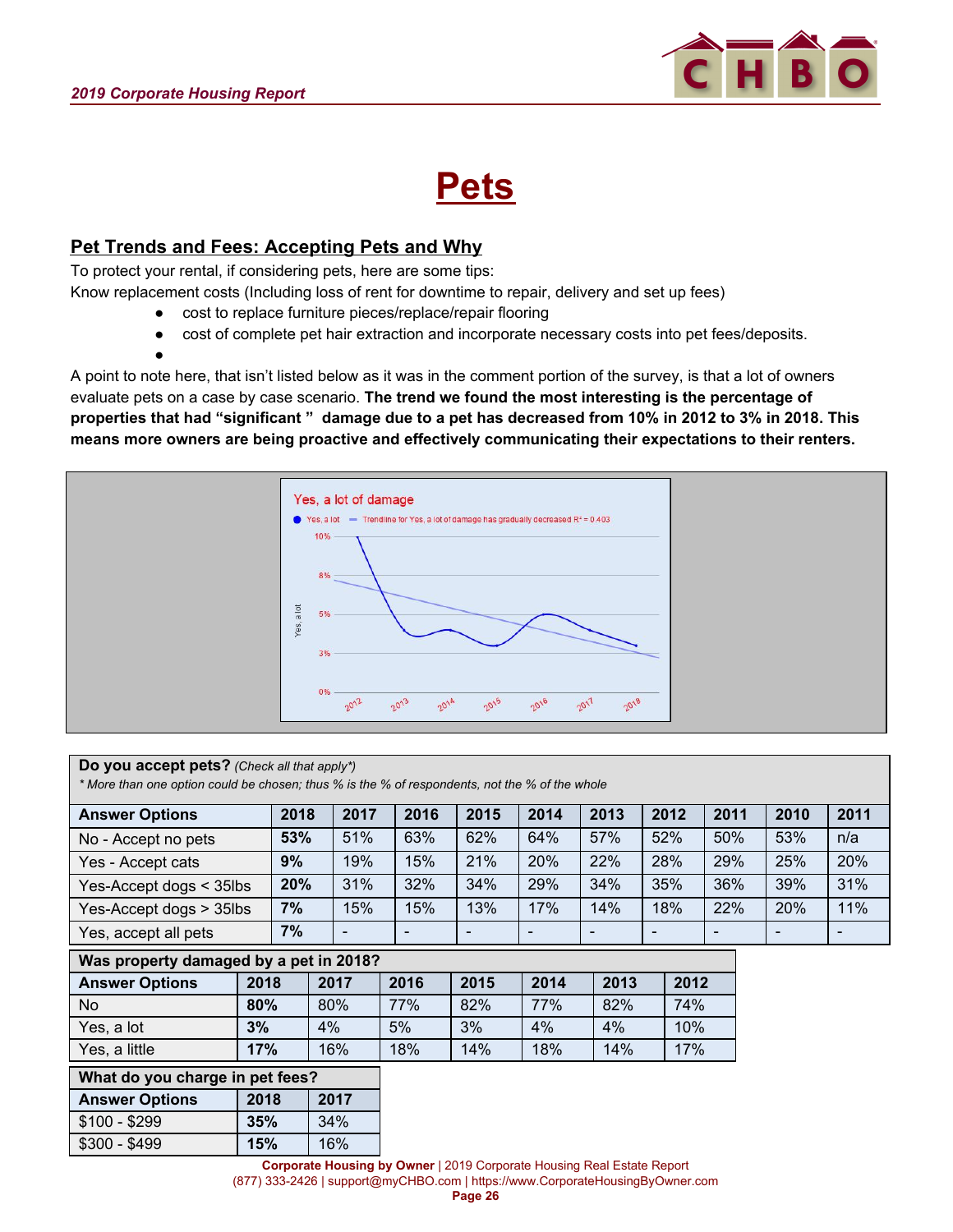

| \$500+ | 11% | 12% |
|--------|-----|-----|
| Other  | 40% |     |

## **Marketing**

## **Marketing Trends**

The key to the highest ROI for your property is high occupancy. This can be accomplished with quick turnover or with longer term leases. To insure quick turnover between renters, you have to secure the next reservation in advance. Having self descriptive photos, video, and property description that leaves no question unanswered is the most effective way to secure that next reservation.



**Tip**! It's essential to make sure your property listing is accurate, honest and as detailed as possible. Photos should try to capture as much of the layout as possible

| Annually how much do you spend to market your rental?     |      |      |                          |                          |      |      |      |      |      |      |       |      |      |      |                          |      |      |  |
|-----------------------------------------------------------|------|------|--------------------------|--------------------------|------|------|------|------|------|------|-------|------|------|------|--------------------------|------|------|--|
|                                                           | 2018 |      |                          | 2017                     | 2016 |      | 2015 |      | 2014 |      | 2013  |      | 2012 |      | 2011                     |      |      |  |
| \$499 or less                                             | 52%  |      | 63%                      |                          | 64%  |      | 63%  |      | 55%  |      | 63%   |      | 57%  |      | 63%                      |      |      |  |
| $$500 - $999$                                             | 30%  |      | 21%                      |                          | 18%  |      | 23%  |      | 25%  | 23%  |       |      | 25%  | 24%  |                          |      |      |  |
| $$1000 - $1999$                                           | 14%  |      | 10%                      |                          | 10%  |      | 7%   |      | 13%  |      | 8%    |      | 12%  |      | 10%                      |      |      |  |
| \$2000 - \$2999                                           | 1%   |      | 1%                       |                          | 3%   |      | 4%   |      | 4%   |      | $1\%$ |      | 3%   |      | $1\%$                    |      |      |  |
| \$3000 - \$3999                                           | 1%   |      | 5%                       |                          | 4%   |      | 4%   |      | 3%   |      | 5%    |      | 4%   |      | 2%                       |      |      |  |
| \$4000 or greater                                         | 1%   |      | $\overline{\phantom{0}}$ | $\overline{\phantom{0}}$ |      |      |      |      |      |      |       | -    |      |      | $\overline{\phantom{a}}$ |      |      |  |
| How satisfied are you with the results of your marketing? |      |      |                          |                          |      |      |      |      |      |      |       |      |      |      |                          |      |      |  |
|                                                           |      | 2018 |                          | 2017                     |      | 2016 |      | 2015 |      | 2014 |       | 2013 |      | 2012 |                          | 2011 | 2010 |  |
| Always rented                                             |      | 34%  |                          | 31%                      |      | 42%  |      | 41%  |      | 48%  |       | 51%  |      | 40%  |                          | 40%  | 32%  |  |
| Need a few more tenants                                   |      | 56%  |                          | 56%                      |      | 46%  |      | 44%  |      | 47%  |       | 43%  |      | 51%  |                          | 54%  | 59%  |  |
| Help, I can't get it rented                               |      | 10%  |                          | 13%                      |      | 12%  |      | 15%  | 6%   |      | 6%    |      |      | 9%   |                          | 6%   | 9%   |  |
| <b>Marketing fee structure?</b>                           |      |      |                          |                          |      |      |      |      |      |      |       |      |      |      |                          |      |      |  |
|                                                           |      |      |                          |                          |      | 2018 |      |      | 2017 | 2016 |       | 2015 |      | 2014 |                          |      |      |  |
| I like a flat marketing fee                               |      |      |                          |                          |      | 83%  |      | 88%  |      | 87%  |       | 89%  |      | 85%  |                          |      |      |  |

|                                                       | --  | --- | .   | --- | - - - - |
|-------------------------------------------------------|-----|-----|-----|-----|---------|
| I like paying a % of the lease as my marketing<br>fee | 17% | 12% | 13% | 11% | 15%     |
|                                                       |     |     |     |     |         |

**Corporate Housing by Owner** | 2019 Corporate Housing Real Estate Report

(877) 333-2426 | [support@myCHBO.com](mailto:Support@myCHBO.com) | https://www.CorporateHousingByOwner.com